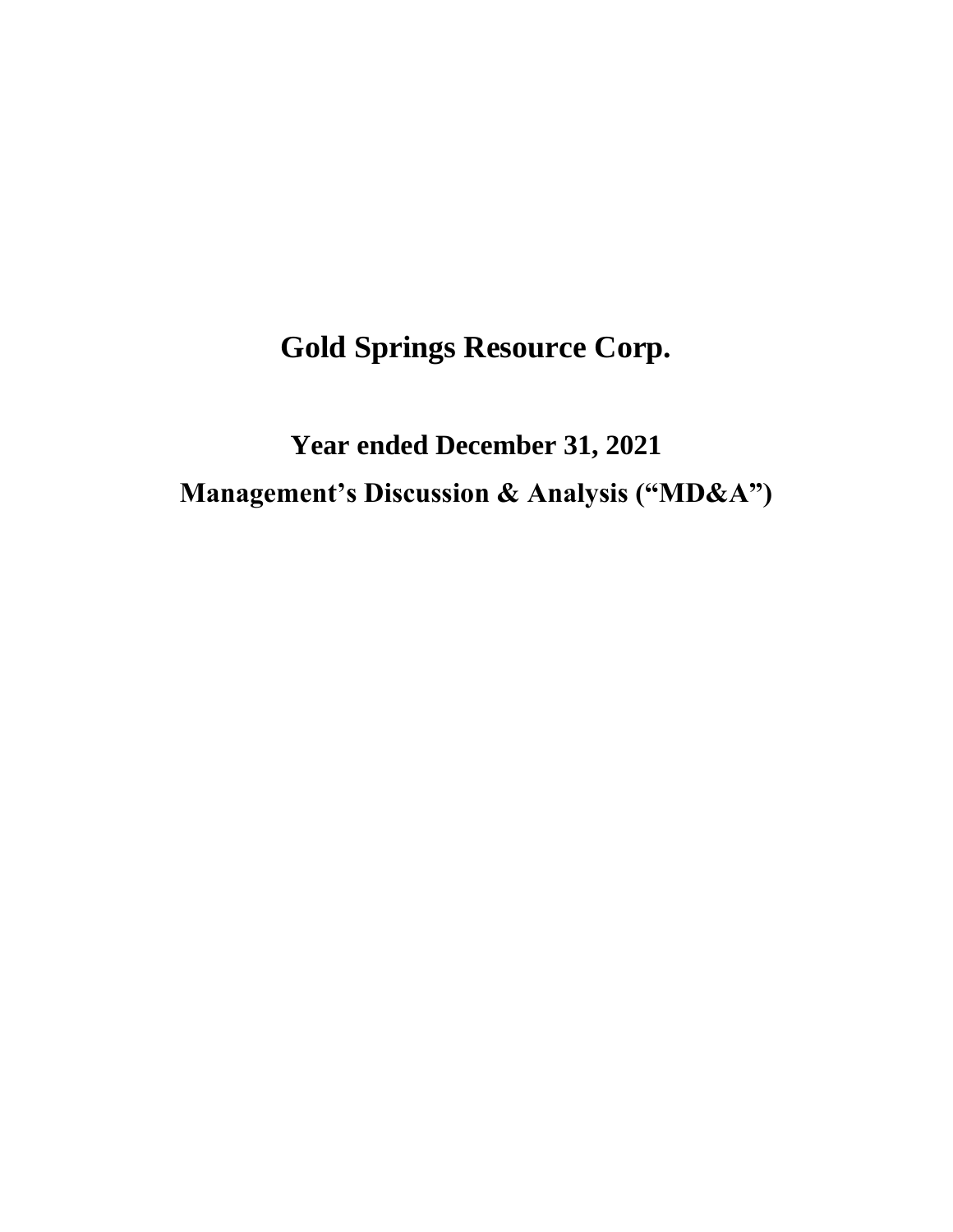# **INTRODUCTION**

The following information, prepared as of March 31, 2022, should be read in conjunction with the audited consolidated financial statements of Gold Springs Resource Corp. ("GRC" or the "Company") for the year ended December 31, 2021 which have been prepared in accordance with International Financial Reporting Standards ("IFRS"). All amounts are expressed in U.S. dollars unless otherwise indicated.

This MD&A contains forward looking statements. For a description of the assumptions made in developing the forward-looking statements and the material factors that could cause the Company's actual results to differ materially from the forward-looking statements in this MD&A, please see the "Cautionary notes" and the "Risks and uncertainties" sections below.

## **GENERAL**

The Company is a growth focused mineral exploration company creating value through the exploration and development of the near-surface Gold Springs gold-silver project along the Nevada-Utah border. The Company's approach to business combines the team's track record of discovery and advancement of large projects, key operational and process expertise, and a focus on community relations and sustainable development. Management has extensive experience in the global exploration and mining industry.

The Company's common shares trade on the Toronto Stock Exchange ("TSX") under the stock symbol GRC and on the OTCQB Venture Market ("OTCQB") in the U.S. under the symbol GRCAF.

# **GOLD SPRINGS GOLD-SILVER PROJECT, USA AND OTHER HIGHLIGHTS**

The Company holds a 100% interest in the 78 square kilometre Gold Springs gold-silver project located on the Nevada-Utah border. An overview of the project can be found on the Company's website at [https://www.goldspringsresource.com/projects/gold-springs/.](https://www.goldspringsresource.com/projects/gold-springs/) On March 8, 2021 the Company announced that it mobilized a reverse-circulation ("RC") drill and commenced drilling at its Gold Springs project, as part of its planned 10,000-metre drill program. On April 20, 2021, the Company announced a comprehensive, multi-year resource expansion program at the Gold Springs project (the "Resource Expansion Program"). The 10,000-metre drill program is part of the Resource Expansion Program (see *Liquidity and Capital Resources* section for further details). On April 27, 2021, the Company issued the first tranche of Series A Secured Rights for gross proceeds of \$2,000,000 and on June 24, 2021 issued a second tranche of a Series A Secured Rights for gross proceeds of \$1,000,000 (collectively, the "Series A Secured Rights", see *Liquidity and Capital Resources* section for further details). The consideration received from the issuance of the Series A Secured rights will be primarily used to the fund the Resource Expansion Program, with at least 95% of the consideration received to be spent on exploration costs and exploration related capital assets. On June 30, 2021 the Company appointed Mr. Antonio Canton, a Director of the Company, as President and CEO. On August 10, 2021, the Company announced (i) that it increased its 2021 drilling program to 27,300 meters and (ii) the unconditional sale for CAD\$4,364,315 of all its 13,225,198 common shares of World Copper Ltd. held by its subsidiary Escalones Resource Corp. to Wealth Minerals Ltd. (TSXV: WML). On October 25, 2021, the Company announced the receipt of CAD\$4,364,315 from the sale of its World Copper Ltd. securities. On December 3, 2021, the Company announced the existence of a new gold mineralizing system, the Intrusive-Related Gold System ("IRGS") on a new target, "Tremor", situated along the northern extension of the Jumbo Trend at the Gold Springs project. On January 14, 2022, the Company announced the completion of its 2021 drilling campaign, releasing highlight results from 18,076 meters of drilling in 82 holes at the Gold Springs project. On March 31, 2022 the Company filed an updated Technical Report in compliance with National Instrument 43-101 *Standards of Disclosure for Mineral Projects*.

## *Exploration Plan for 2022*

The Company's plan is to rapidly advance towards pre-feasibility its 7,800 ha Gold Springs Project located in Nevada and Utah (USA). The 2022 drilling program is designed to expand the 4 existing resources, especially at "North Jumbo" and "South Jumbo", to conduct follow up drilling on the 4 significant new discoveries at "Tremor", "Charlie Ross", "White Point" and "Homestake", and to conduct new drilling on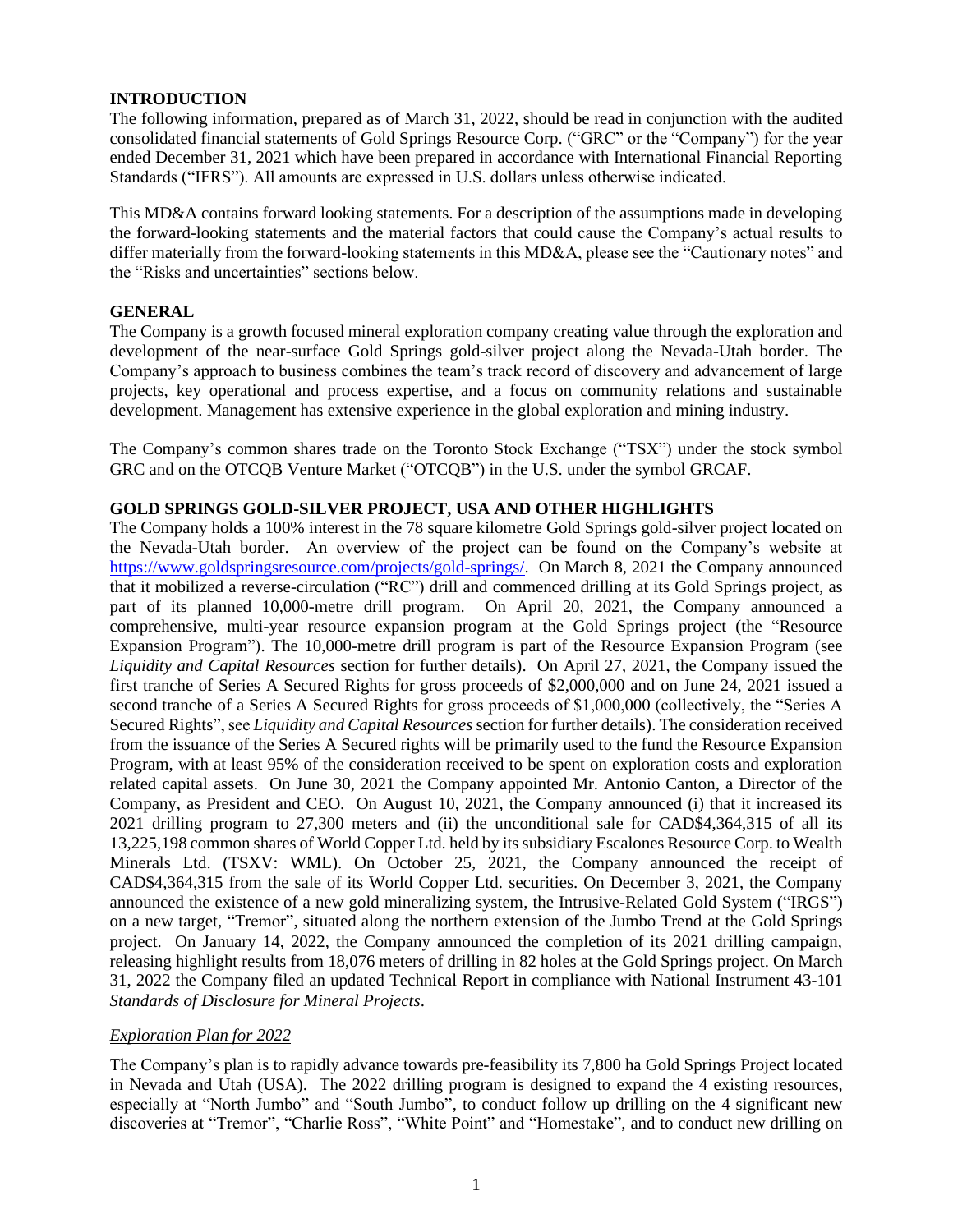5 targets at "Midnight", "Pope", "Red Light", "Snow" and "Horseshoe Extension". All of these targets are ready to drill with roads and drill pads constructed.

The Company's exploration plan will aim to expand its resources areas and number of ounces. Two resource up-dates are planned: one in the first quarter with the 2021 drilling results and a second in the fourth quarter. The 2022 drill program is scheduled to start at the end of March 2022 and will include 20,100 meters of RC drilling and 2,000 meters of core drilling. Core drilling will test deeper portions of the system and be used to collect material for metallurgical testing. In addition, an expanded ground based Controlled Source Audio-frequency Magneto- Tellurics ("CSAMT") geophysical survey will cover most of the targets not covered in previous surveys to help with drill hole targeting. Baseline studies will be completed to advance the mine permitting process.

# *2021 Drilling*

A total of 18,076 meters in 82 holes were drilled in the 2021 drill program. Of the 82 holes, 5 were drilled at the new Juniper Target, 8 holes at North Jumbo resource area, 16 holes at the South Jumbo resource area, 3 holes at the Central Jumbo resource area, 1 hole at the North Jennie, 9 holes at White Point, 22 holes at Charlie Ross and 18 holes at Tremor. Assays have been received for all of the 2021 drilling. For more details on the results please refer to the Company's press releases filed on July 6, 2021, September 7, 2021, October 19, 2021, December 3, 2021, December 17, 2021, and February 16, 2022 which can be found on the Company's website.

# *Primary highlights by target:*

# *Juniper Target*

Juniper Target holes JP-21-001 and JP-21-002 were drilled from the same location but with an east and west direction respectively and were located adjacent to historic workings along the southern edge of the CSAMT high-resistivity anomaly. Cuttings from hole JP-21-001 displayed strong silicification and sericite alteration as it passed through the geophysical anomaly. Hole JP-21-002 crossed a fault at shallow depth and entered a down dropped block of post-mineral volcanic flows. Holes JP-21-003 and JP-21-004 were located 850 meters and 500 meters north of the first two holes at Juniper respectively. They were drilled to test the northern portions of the CSAMT resistivity high. Both holes intersected long sections of sericite altered rhyodacite with shorter intervals containing silicification. Hole JP-21-005 was located 300 meters southeast of the first two holes and again tested the CSAMT resistivity high. This hole encountered a thick section of sericite altered rhyodacite but entered a post-mineral intrusive at 138 meters.

## *North Jumbo Resource*

Hole J-21-001 was located to test the southwest extension of the North Jumbo mineral resource and displayed strong alteration characteristic of the system. Snow and mud at North Jumbo forced the drilling to be moved to South Jumbo where ground conditions were more favorable. Holes J-21-002 and J-21-003 were located 400- and 260-meters northeast of hole J-21-002 respectively. Both holes were positioned to test the southwest extension portion of the North Jumbo resource. Both holes showed strong quartz-sericitepyrite (QSP) alteration with visible gold being seen in hole J-21-003. Holes J-21-004 through J-21-009 tested either the eastern or northern extensions of the resources. All displayed long intervals of strong QSP development. Hole J-21-006 is extremely important as it confirms that there are higher-grade gold areas as can be seen in the upper part of the hole, and also for its lower thick intercept with similar grades of the current resource. These results extend gold mineralization an additional 130 meters north of the current North Jumbo resource.

# *South Jumbo Resource*

Holes E-21-001, E-21-002 and E-21-003 drilled at the South Jumbo resource area intersected long intervals of silicification, sericite and brecciation outside of the current resource footprint. Visible gold was identified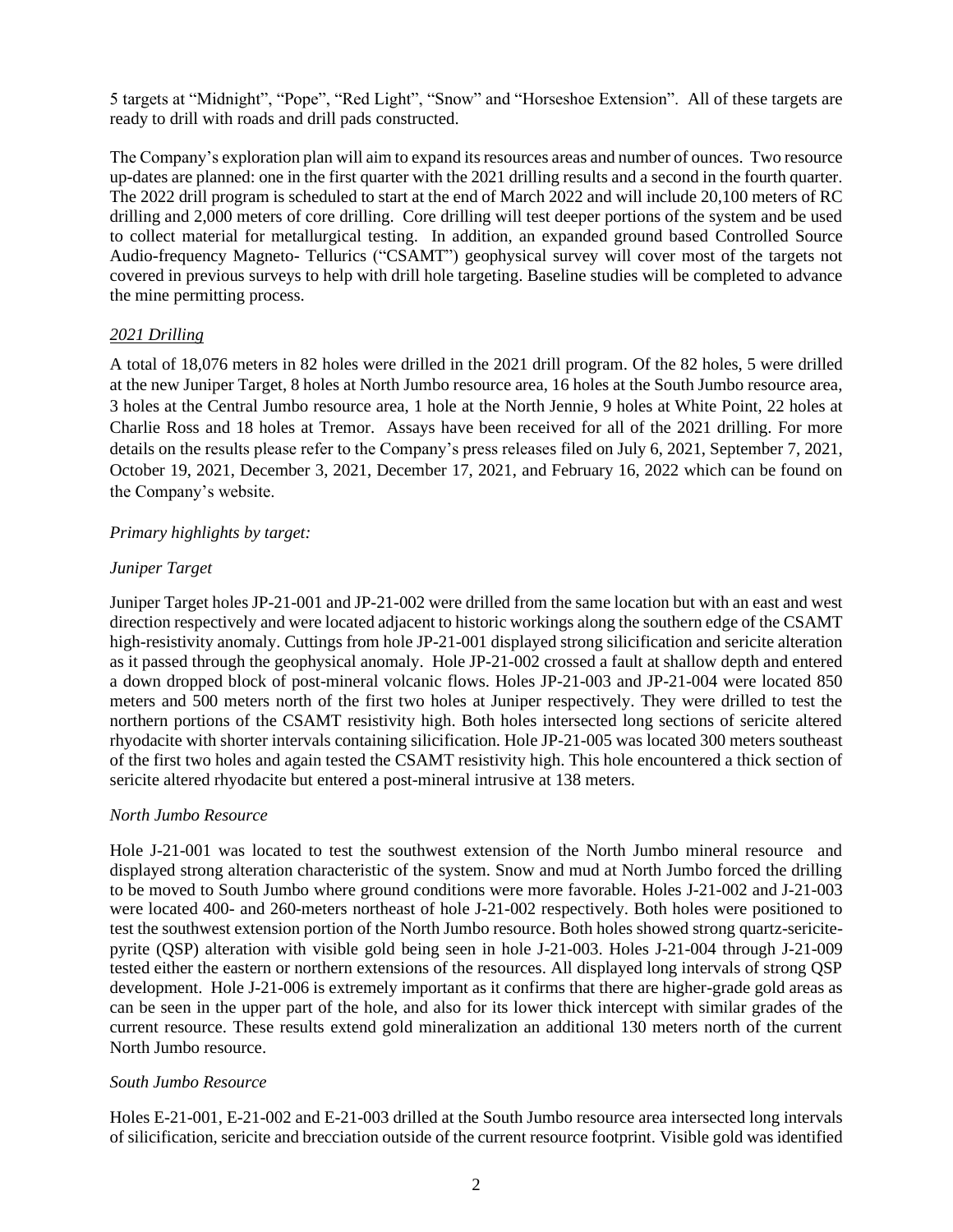in the cuttings of hole E-21-003 drilled at the South Jumbo resource area at a down-hole depth of 152 metres within an area of intense silicification. For its entire length of 213 metres, hole E-21-003 displays strong epithermal alteration and micro-brecciation in pervasively silicified and sericite altered volcanic rocks.

13 additional drill holes were drilled at the South Jumbo resource. Of the 13 holes, 3 could not reach the target depth due to poor drilling conditions, but all 13 holes intersected long intervals of strong silicification, sericite alteration and micro-brecciation, which is the typical rock characterization in which mineralization is found at Gold Springs and similar to that seen within the South Jumbo resource.

## *North Jennie*

One hole, JN-21-001, was drilled into the North Jennie target to both offset the Astral hole drilled in 2006 which ended in gold mineralization and to test the strong CSAMT resistivity high located under post-mineral cover. This hole intersected moderately strong sericite alteration with isolated zones of silicification.

#### *Charlie Ross*

Holes CR-21-005 and CR-21-008 both targeted the western structural zone which has proven to be a primary controlling feature for gold mineralization. The holes are 210 meters apart and the gold bearing structure is open to the north and up and down dip. Hole CR-21-005 shows 1.17 g/t gold equivalent over 45.7 meters, which includes, 2.56 g/t gold equivalent over 15.2 meters and hole CR-21-008 shows 1.26 g/t gold equivalent over 15.3 meters, which includes, 2.24 g/t gold equivalent over 9.2 meters. Holes CR-21-016 through CR-21-022 were drilled to follow up holes CR-005 and CR-21-008 which are considered discovery holes of a new system. All of the follow up holes intersected gold mineralization with the best results coming from hole CR-21-017 containing 2.10 g/t gold equivalent over 16.7 meters and 1.68 g/t gold equivalent over 13.7 meters and 10.7 meters @ 2.32 g/t gold equivalent over 10.7 meters and hole CR-21-022 containing 1.75 g/t gold equivalent over 15.2 meters and 2.56 g/t gold equivalent over 10.6 meters.

The CSAMT geophysical survey completed in 2020 showed that the Charlie Ross, Pope, Tin Can, and Red Light targets are all connected subsurface. These targets are now collectively referred to as Charlie Ross. Fifteen holes have now been completed at the Charlie Ross target. All have shown thick intervals of very strong QSP alteration.

## *White Point*

Nine holes were drilled in 2021 to test the subsurface in the areas of vein exposures and some of the projections under the younger cover. Of the 9 holes, 8 encountered significant vein intervals with composited lengths ranging from 24.4 meters to 126.5 meters, averaging 67.4 meters. Five of the holes had gold Drill plans for 2022 will look to expand this zone of gold mineralization.

## *Central Jumbo*

Three holes were drilled to test the Central Jumbo target. Holes SS-21-001, SS-21-002 and SS-21-003 were all located within the Central Jumbo target area and are the first holes to test the western margin of this target. All holes were spotted using the ground based CSAMT geophysical survey completed in 2020 which identified areas of high resistivity associated with the known mineralization. The holes all intersected thick zones of intense sericite-clay alteration with intermittent silicification which is characteristic of epithermal gold systems.

## *Tremor*

This new gold system is situated along the northern extension of the Jumbo Trend. The Company has completed 18 holes at "Tremor" designed to test the extent of the intrusive hosted gold system. These holes demonstrate the intrusive extends for 600 meters and is open to the north, south and at depth. In addition, the vein system in hole J-21-006 has been traced for 200 meters (for details on hole J-21-006 which returned 6.87 g/t gold equivalent over 24.4 meters, including grades of 30.9 g/t gold equivalent over 4.6 meters, please refer to the Company's press release dated September 7, 2021). Assay results from hole J-21-015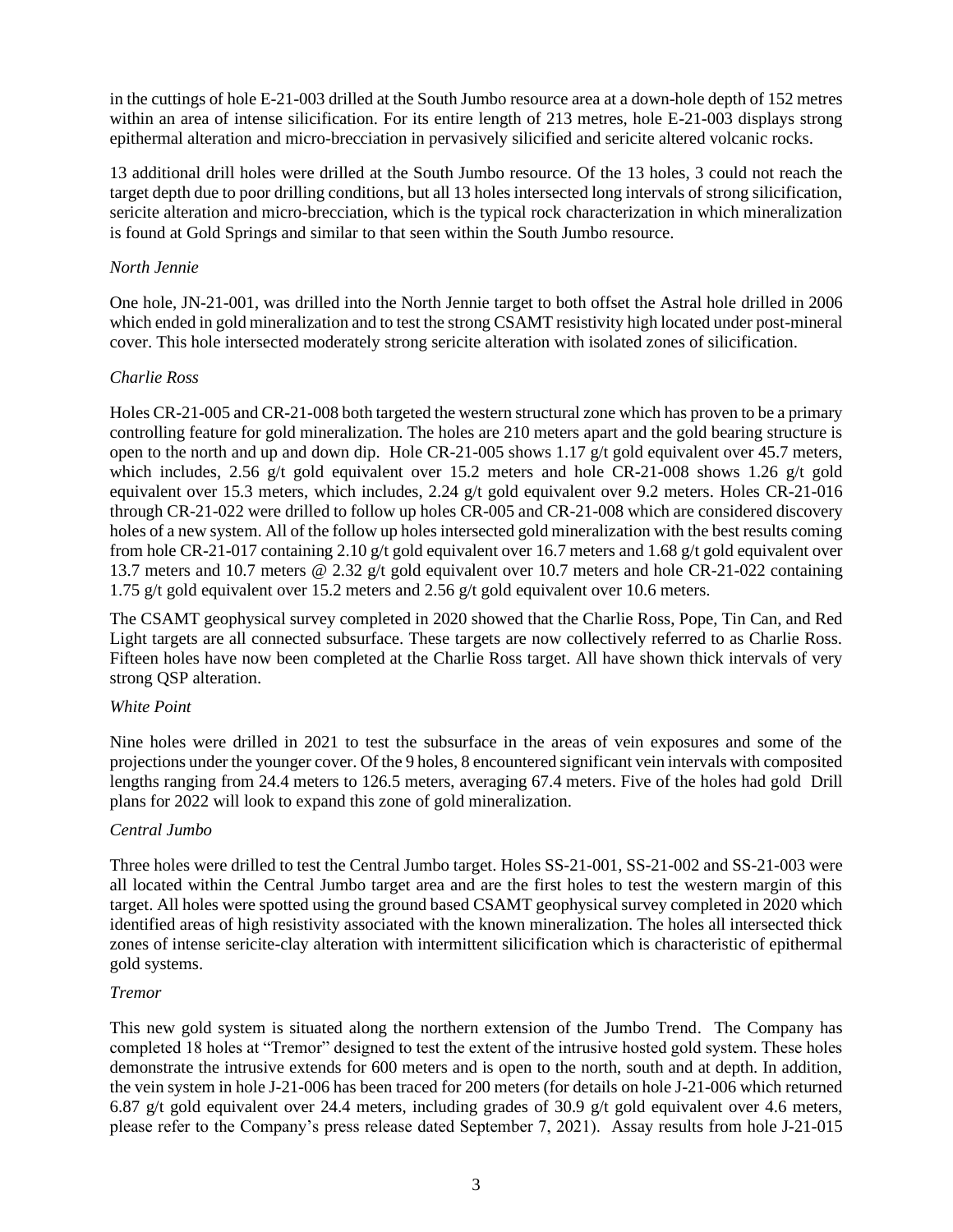show an average of 1.0 g/t gold equivalent over more that 163 meters located 180 meters south of the discovery hole J-21-006. These results confirm the existence of a new gold mineralizing system called "Intrusive-Related Gold System (IRGS)". The Company has started to model the Tremor portion of the North Jumbo system and believes the strong gold intercepts of 6.87  $g/t$  gold equivalent over 24.4 meters from hole J-21-006 (press release September 7, 2021) and 1.0 g/t gold equivalent over 163.1 meters in hole J-21-015 (press release December 3, 2021) were drilled along the margins of the intrusive in areas where faults bisect the intrusive body.

For more details on the Tremor drill holes, please refer to the Company's press releases dated December 3, 2021 and February 16, 2022.

For more details on the drill holes, please refer to the Company's press releases dated March 30, 2021, April 28, 2021, June 4, 2021, July 5, 2021, July 15, 2021, August 10, 2021, August 19, 2021, September 7, 2021, October 1, 2021, October 19, 2021, December 17, 2021, January 14, 2022 and the press release filed on February 16, 2022 which can be found on [https://www.sedar.com](https://www.sedar.com/) and the Company's website [https://goldspringsresource.com.](https://goldspringsresource.com/)

In previous years, in addition to drilling, the Company completed rock chip sampling, detailed target mapping, soil sampling, stream sediment sampling, and a property-wide set of geophysical surveys including Light Detection and Ranging ("LIDAR"), airborne Z-Axis Tipper Electromagnetic ("ZTEM") and ground based Controlled Source Audio-Frequency Magnetotelluric ("CSAMT"). The ZTEM and CSAMT geophysical surveys identified many structural features related to mineralization, and the Company has developed resources on the Jumbo (the North Jumbo and South Jumbo resources), Grey Eagle and Thor trends. Geological work identified 32 surface targets with outcropping gold mineralization, the majority of which correspond to the ZTEM and CSAMT resistivity features. The gold-silver mineralization at North Jumbo, South Jumbo, Thor and Grey Eagle, remains open to expansion laterally and to depth as the drilling has typically only penetrated the top 150 metres vertically below the surface at Jumbo (maximum drilled depth of 280 metres) and 130 metres below the surface at Grey Eagle (maximum drilled depth of 262 metres).

## **SELECTED ANNUAL INFORMATION**

The table below provides selected financial information derived from the audited consolidated financial statements of the Company for each of the past three years ended December 31.

|                                      | 2021       | 2020        | 2019         |
|--------------------------------------|------------|-------------|--------------|
|                                      | \$         | \$          |              |
| <b>Total Revenues</b>                | nil        | nil         | nil          |
| Net Earnings (Loss)                  | 1,118,818  | (1,350,960) | (11,803,798) |
| Net Earnings (Loss) Per Share        |            |             |              |
| (basic and diluted)                  | 0.00       | (0.01)      | (0.05)       |
| <b>Total Assets</b>                  | 25,166,112 | 23,716,428  | 24,828,815   |
| <b>Total Non-Current Liabilities</b> |            | 31,416      |              |
| Deferred Exploration Expenditures    | 1,140,780* | 1,303,744   | 790,740      |
| Dividends Declared                   | nil        | nil         | nil          |

\* Deferred exploration expenditures for the year ended December 31, 2021 are post recognition of net Secured Rights consideration of \$2,367,792 recognized during the year (2020 and 2019: \$nil).

The higher total assets as at December 31, 2021 compared with December 31, 2020 is due to (i) a higher cash and cash equivalents balance of \$3,824,025 compared with \$1,595,615 as at December 31, 2020, the increase arising primarily from the receipt of CAD\$4,364,315 from the sale of its World Copper Ltd. securities during the fourth quarter of 2022, (ii) a balance of mining claims and deferred exploration costs of \$19,971,593 at December 31, 2021 compared with \$18,830,813 at December 31, 2020, the increase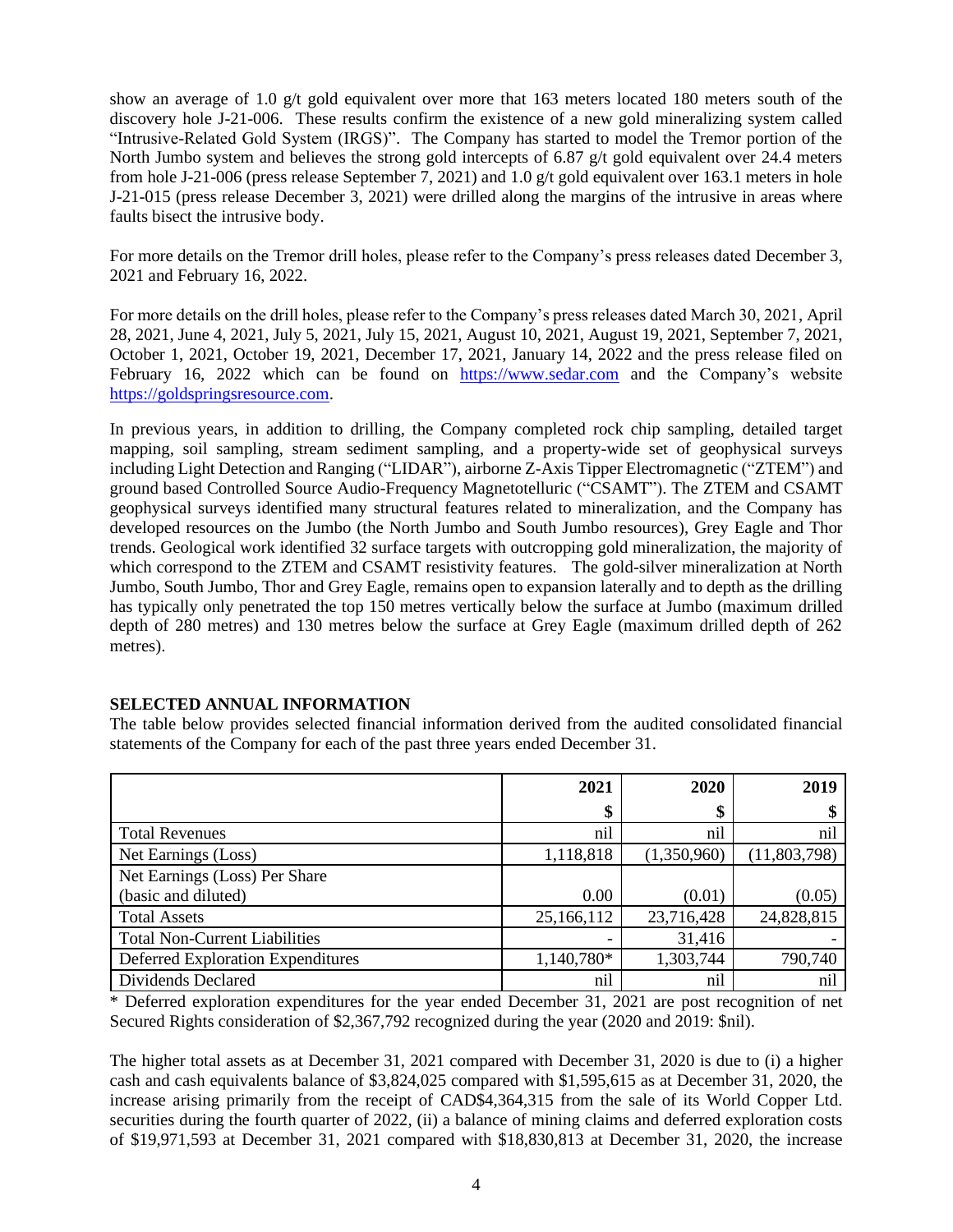arising as a result of continued investment in the Gold Springs project, (iii) a balance of receivables and prepaids of \$580,053 compared with \$552,011 at December 31, 2020, (iv) a balance of equipment of  $$140,595$  compared with  $$67,548$  at December 31, 2020, and (v) a reclamation deposit of  $$518,152$  at December 31, 2021 compared with \$470,131 at December 31, 2020, the increase arising as a result of expanded exploration activities at the Gold Springs project. The increase in total assets was offset by the following balances at December 31, 2021: (i) restricted cash of \$131,694, (ii) other receivables of \$nil and (iii) investment in associate of \$nil, which decreased compared with (i) \$449,794, (ii) \$356,171 and (iii) \$1,394,345, respectively, at December 31, 2020. The decreases at December 31, 2021 arose due to (i) Class B shareholders redeeming their shares, (ii) the receipt of sales consideration receivable from the sale of the Escalones property, and (iii) the disposal of the Company's investment in associate, respectively.

The lower total assets as at December 31, 2020 compared with December 31, 2019 is due to (i) a lower cash and cash equivalents balance of \$1,595,615 compared with \$3,831,570 as at December 31, 2019; the change arising as a result of continued investment in the Gold Springs project and during the year-ended 2019 the Company received the final settlement of the arbitration with the Government of Bolivia and (ii) a balance of investment in associate of \$1,394,345 at December 31, 2020 compared with \$1,819,796 at December 31, 2019; with the decrease as a result of the Company recognizing another year of its share of losses of its equity accounted investment. The decrease in total assets was offset by the following balances at December 31, 2020: (i) receivables and prepaids of \$552,011, (ii) other receivables of \$356,171 and (iii) mining claims and deferred exploration costs of \$18,830,813, which increased compared with (i) \$408,735, (ii) \$295,487 and (iii) \$17,527,069, respectively, at December 31, 2019. These increases arose as a result of the unwinding of discounting originally recognized on the sales consideration receivable from the sale of the Escalones property, as well as more funds being available in fiscal 2020 for the advancement of the Gold Spring project compared with fiscal 2019.

The lower non-current liabilities as at December 31, 2021 compared with December 31, 2020 is due to the Canada Emergency Business Account loan becoming current as at December 31, 2021. The higher noncurrent liabilities as at December 31, 2020 compared with December 31, 2019 is due to receipt of the Canada Emergency Business Account loan received as part of the economic assistance program launched by the Government of Canada to ensure that businesses have access to capital during the COVID-19.

Deferred exploration expenditures of \$1,140,780 for the year ended December 31, 2021 are net of deferred consideration recognized of \$2,609,610 for costs incurred under the Resource Expansion Program offset by capitalization of aggregate selling costs for Secured Rights of \$241,818.

During the fiscal year ended December 31, 2021, net earnings included a gain of \$2,607,101 on the sale of shares in World Copper Ltd. ("World Copper") to Wealth Minerals Ltd. ("Wealth") pursuant to the Sale Agreement. During the fiscal year ended December 31, 2019, net loss includes net income of \$3,312,037 on the final settlement of the arbitration with the Government of Bolivia and a loss on sale of the Escalones Project of \$13,471,723.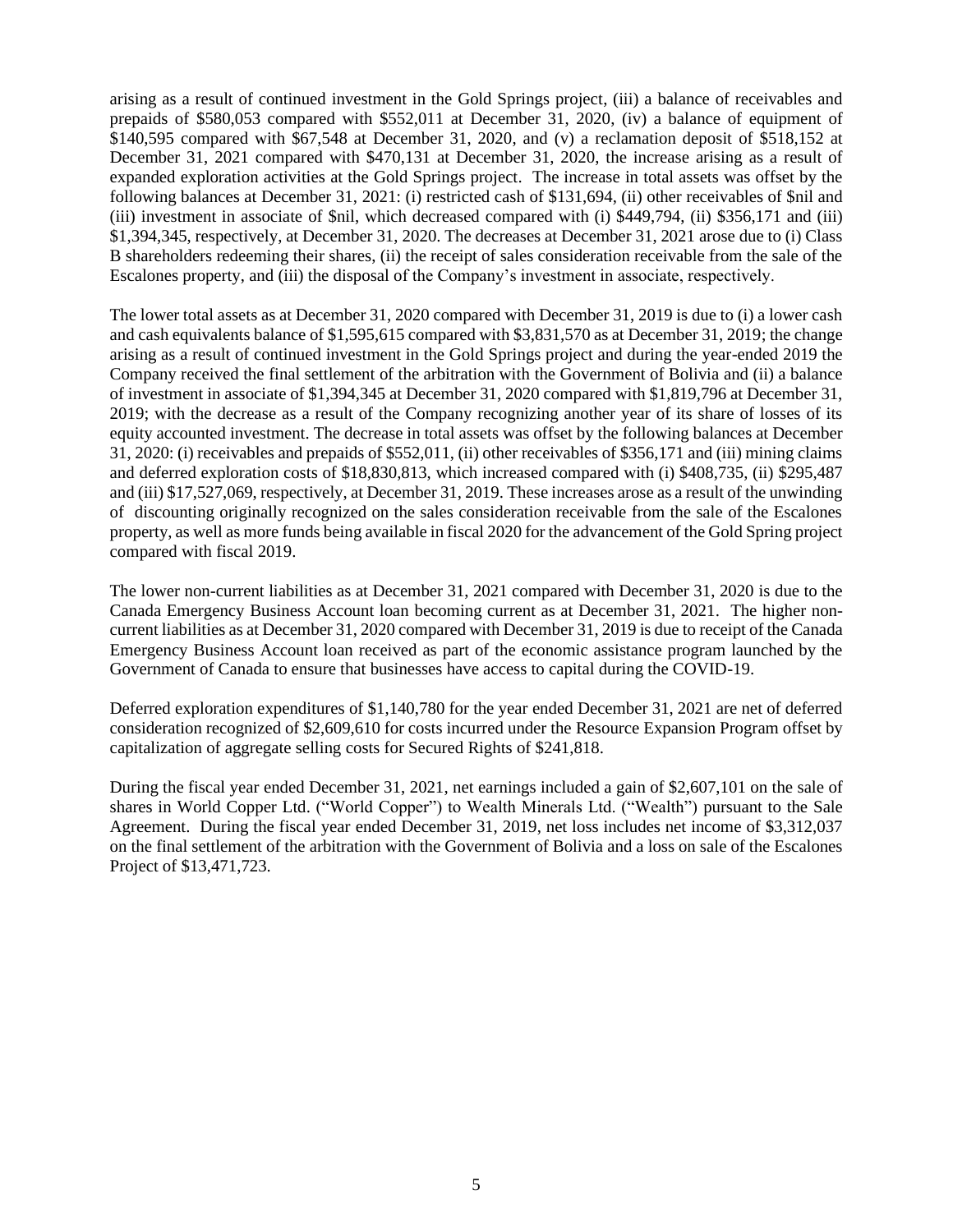# **RESULTS OF OPERATIONS**

During the year ended December 31, 2021, the Company reported net earnings of \$1,118,818 (\$0.00 per share) compared to net loss of \$1,350,960 (\$0.01 loss per share) reported during the year ended December 31, 2020. Key components of the 2021 and 2020 results are as follows:

|                                                                      | 2021       | 2020        |
|----------------------------------------------------------------------|------------|-------------|
|                                                                      | \$         |             |
| General and administrative expenses (excluding share-based payments) | (762, 497) | (966, 152)  |
| Share of loss of equity accounted investment                         | (483, 021) | (440, 105)  |
| Gain on disposal of investment in associate                          | 2,607,101  |             |
| Interest and other income                                            | 40,358     | 78,384      |
| Other                                                                | 30,495     | 11,845      |
| Share-based payments                                                 | (313, 618) | (34, 932)   |
| Net earnings (loss) for the year                                     | 1,118,818  | (1,350,960) |

The general and administrative expenses (excluding share-based payments) decreased during the year ended December 31, 2021 which is primarily as a result of a decrease in wages and benefits from \$274,339 to \$176,383 and a decrease in professional fees from \$321,723 to \$278,573 due to a change in the Company's employee structure and the Company's decrease in non-exploration corporate activities.

The Company completed the sale of its investment in World Copper to Wealth on October 22, 2021 resulting in a realized gain on disposal of assets held for sale of \$2,607,101.

The primary drivers for the change in net earnings for the year ended December 31, 2021 compared with the same period ended December 31, 2020 are as a result of the share loss of equity accounted investee of \$483,021 (2020 – \$440,105) and share-based payments of \$313,618 (2020 - \$34,932). The Company recorded a loss from investment in associate of \$483,021 during the year ended December 31, 2021 (2020 - \$440,105) which represents the Company's proportionate share of World Copper's net loss for the period to August 10, 2021, when the Company and its wholly owned subsidiary ERC, entered into the Sale Agreement to dispose of its interest in World Copper, at which time the investment ceased to be accounted for as an equity investee and was, at that time, transferred to assets held for sale. The Company's share of loss of equity accounted investee was offset by a dilution gain of \$135,709 recorded during the year ended December 31, 2021.

## **CAPITAL EXPENDITURES AND INVESTING ACTIVITIES**

Total exploration spending for the year ended December 31, 2021 was \$3,508,572, which was incurred on the Gold Springs project, prior to being offset by \$2,609,610 of Secured Rights consideration recognized for costs incurred under the Resource Expansion Program plus capitalization of aggregate sales costs for Secured Rights of \$241,818. Principal activities conducted at the Gold Springs project during the year ended December 31, 2021 are in connection to the drilling program of which 18,076 metres were completed in 2021. Refer to the consolidated financial statements for a breakdown of spending.

# **FINANCING ACTIVITIES**

## *Share Capital Financings*

During the year ended December 31, 2021, the Company issued 2,500,000 common shares for the exercise of options for gross proceeds of \$114,841.

On September 18, 2020, a total of 250,000 warrants were exercised for gross proceeds of \$20,855.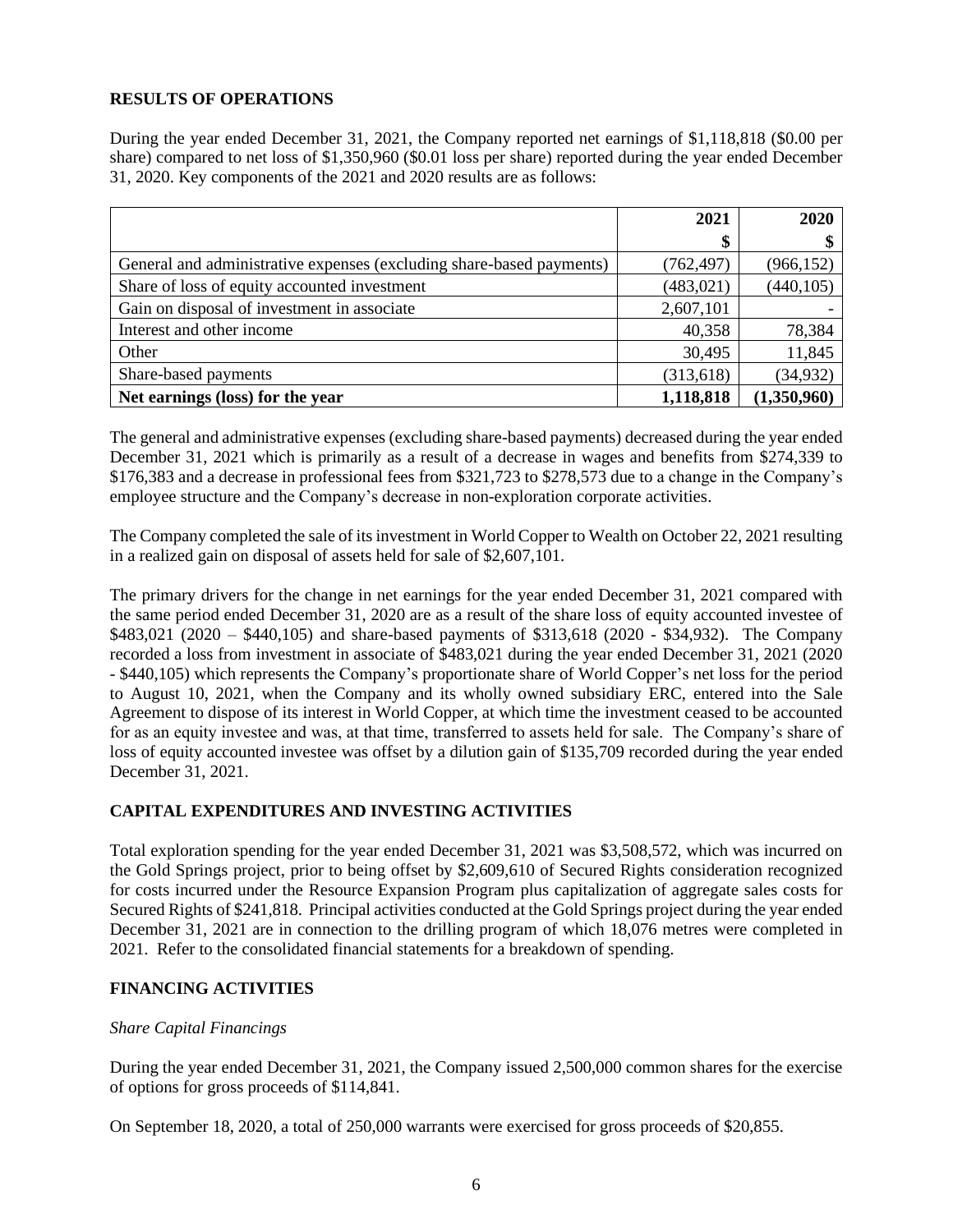# S**UMMARY OF QUARTERLY RESULTS**

The following is selected financial data for the last eight quarters ending with the most recently completed quarter, being the three months ended December 31, 2021:

| Three months ended                        |              |               |                 |            |  |
|-------------------------------------------|--------------|---------------|-----------------|------------|--|
|                                           | December 31, | September 30, | <b>June 30,</b> | March 31,  |  |
|                                           | 2021         | 2021          | 2021            | 2021       |  |
|                                           |              | \$            |                 |            |  |
| Total revenues                            | Nil          | <b>Nil</b>    | Nil             | Nil        |  |
| Net earnings (loss)                       | 2,258,144    | (227, 849)    | (454, 397)      | (457,080)  |  |
| Net loss per share*                       |              |               |                 |            |  |
| - Basic and diluted                       |              |               |                 |            |  |
| Deferred exploration $costs$ <sup>#</sup> | 98,443       | 243,859       | 529,768         | 268,710    |  |
|                                           |              |               |                 |            |  |
| Three months ended                        |              |               |                 |            |  |
|                                           | December 31, | September 30, | <b>June 30,</b> | March 31,  |  |
|                                           | 2020         | 2020          | 2020            | 2020       |  |
|                                           |              | \$            | S               |            |  |
| Total revenues                            | Nil          | Nil           | Nil             | Nil        |  |
| Net loss                                  | (519, 481)   | (242, 551)    | (231, 134)      | (357, 794) |  |
| Net loss per share*                       |              |               |                 |            |  |
| - Basic and diluted                       |              |               |                 |            |  |

*\* The aggregate of quarterly net loss per share may not equal the annual equivalent due to rounding.*

*# These figures are revised to reflect the impact, on the September 30, 2021 and June 30, 2021 quarterly financial statements, of the finalized accounting approach, applied during Q4 2021, to the recognition and allocation of the consideration from the Gold Springs Secured Rights sale as part of the Resource Expansion Program.*

The Company recorded a gain of \$2,607,101 from the completion of the sale of its investment in World Copper to Wealth during the three months ended December 31, 2021. During the quarter ended September 30, 2021, the Sale Agreement resulted in the investment in associate meeting the criteria as an asset held for sale under IFRS 5 which resulted in a transfer, from investment in associate, to assets held for sale upon reclassification. Prior to entering into the Sale Agreement, and the transfer to assets held for sale, the Company recognized its share of losses from its equity accounted investment in World Copper.

# **FOURTH QUARTER**

During the fourth quarter of 2021, the Company reported net earnings of \$2,258,144 (\$nil per share) compared to net loss of \$519,481 (\$nil per share) reported in the fourth quarter of 2020. During the 2021 fourth quarter the Company recorded a gain of \$2,607,101 on the sale of its World Copper investment for proceeds of Cdn\$4,364,315. The 2020 fourth quarter included an equity loss of \$137,591 on the investment in World Copper.

# **LIQUIDITY AND CAPITAL RESOURCES**

The Company's aggregate operating, investing and financing activities during the year ended December 31, 2021 resulted in a net cash inflow of \$2,228,410. As at December 31, 2021, the Company had a working capital of \$4,190,140 (\$1,871,925 as at December 31, 2020). As at December 31, 2021 the Company had a redemption liability of \$131,694 (December 31, 2020 - \$449,794) representing amounts not yet claimed for redemption of Class B shares by prior Class B shareholders. This liability is supported by redemption funds of the same amount remaining held in trust with the Company's Transfer Agent.

## *Resource Expansion Program*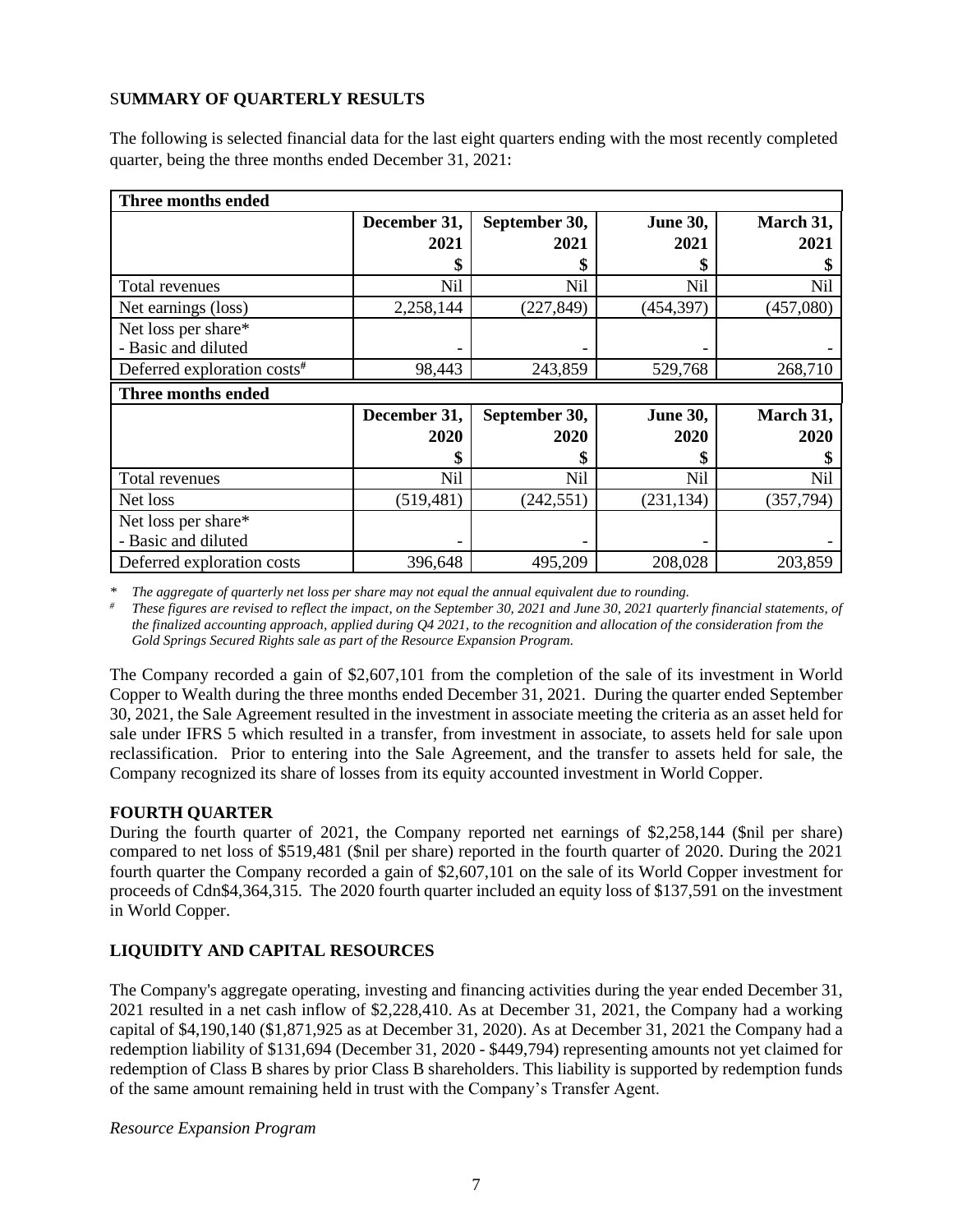On April 27, 2021 and June 24, 2021, the Company issued the first and second tranches, respectively, of the Series A Secured Rights for aggregate proceeds of \$3,000,000 (collectively, the "Series A Secured Rights") with funds received committed to exploration of the Gold Springs Project (the "Resource Expansion Program"). The first tranche was for a total of \$2,000,000 Series A Secured Rights of the Company and the second tranche was for a total of \$1,000,000 Series A Secured Rights of the Company (collectively, the "Series A Secured Rights"). Participants in each of the first and second tranches (the "Series A Secured Rights Holders") were also issued 2,000,000 common share purchase warrants and 1,000,000 common share purchase warrants, respectively, (collectively, "Secured Rights Warrants"), with each Secured Rights Warrant entitling the holder to purchase one common share of the Company for a period of two years at a price of Cdn\$0.11 and Cdn\$0.14, respectively, per share. Upon the occurrence of an Exit Transaction, the Series A Secured Rights Holders of the first \$10 million raised under the Resource Expansion Program will be entitled to receive 1.5% of the net sale proceeds for every \$1 million invested, being the minimum investment amount. In certain circumstances, the Series A Secured Rights can be converted into a net profit royalty interest.

Consideration received from the Series A Secured Rights under the Resource Expansion Program was accounted for as a partial disposal of an interest in the Gold Springs project. When the Series A Secured Rights funds are received they are recorded as deferred consideration, and as those funds are expended on exploration costs and expansion of the mineral property the deferred consideration is offset against the carrying cost of the mineral property.

The Company plans to raise an aggregate of \$20 million under the Resource Expansion Program to fund exploration activities at the Gold Springs Project with the view to significantly expanding the gold and silver resources of the project to a minimum of 3 million gold-equivalent ounces, and to thereafter sell the Gold Springs Project or the Company (an "Exit Transaction") to a third party (an "Acquirer").

Proceeds received under the Resource Expansion Program are to be used, among others, to fund resourceexpansion and definition drilling, extensive metallurgical testing, the completion of a preliminary feasibility study, the completion of an environmental impact statement and work required to obtain a mine permit. At least 95% of the consideration received must be used for exploration costs and exploration related capital assets.

During the year ended December 31, 2021, the Company incurred legal and other transaction costs of \$110,075 (December 31, 2020 - \$nil) in connection with the issuance of the Series A Secured Right. The aggregate fair value of Secured Rights Warrants issued of \$155,236 was recognized as a transaction cost against the proceeds received from the issuance of the Series A Secured Rights.

The Company is dependent upon share issuances to provide the funding necessary to meet its general operating expenses and will require additional financing to continue to explore its mineral property. The recoverability of amounts shown as mining claims and deferred exploration costs is dependent upon the discovery of economically recoverable reserves, the Company's ability to obtain financing to develop its mineral property, and the ultimate realization of profits through future production from, or sale of, the property.

## **CONTINGENCIES**

The Company may be subject to various contingent liabilities that occur in the normal course of operations. The Company is not aware of any pending or threatened proceedings that would have a material adverse effect on the consolidated financial condition or future results of the Company.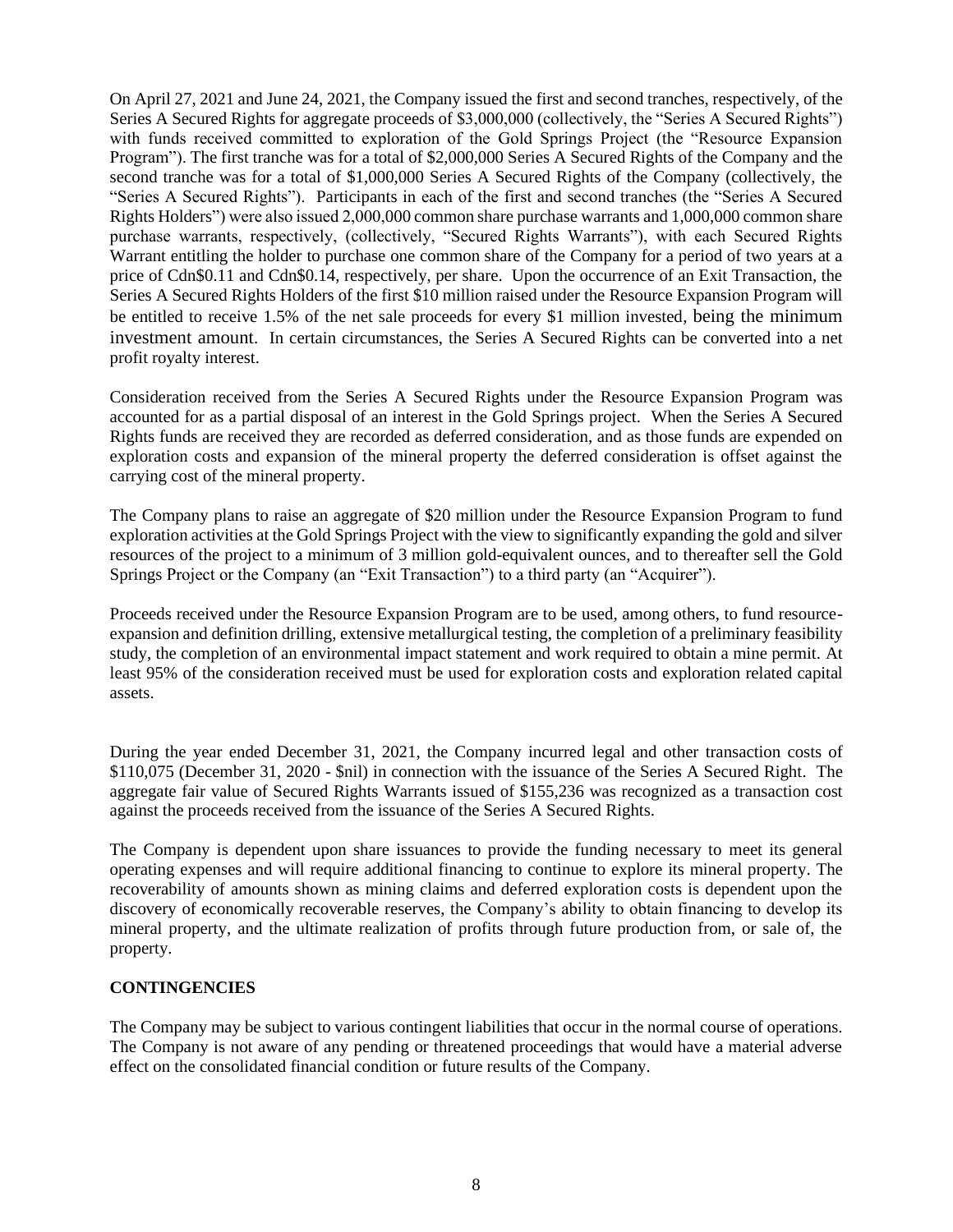## *Indenture and Security for Payments*

Under the terms of the Resource Expansion Program, the Company has given certain warranties and covenants to the Series A Secured Rights Holders, including a guarantee for its obligations under the funding agreement, and it has pledged 25% of the issued and outstanding shares of its U.S subsidiary corporation that beneficially owns the Gold Springs Project (the "Gold Spring Subsidiary").

Under the terms of the Resource Expansion Program, if the Company is subject to a successful hostile takeover bid the Series A Secured Rights Holders are entitled to receive a cash payment equal to 5 times their amount invested and if the Company fails to comply with general obligations of the Resource Expansion Program, the Holders are entitled to a similar payment.

# **RELATED PARTY TRANSACTIONS**

Key management includes all the Officers and Directors of the Company. The compensation paid or payable to key management for services during the years ended December 31, 2021 and 2020 is as follows:

|                      | 2021    | 2020    |
|----------------------|---------|---------|
|                      | \$      | \$      |
| Directors' fees      | 64,800  | 57,783  |
| Professional fees    | 113,993 | 35,650  |
| Wages and benefits   | 265,255 | 323,334 |
| Share-based payments | 319,916 | 30,435  |
|                      | 763,964 | 447,202 |

The Company's related parties consist of the Company's officers or companies associated with them, including (i) Gowling WLG (Canada) LLP which is a legal firm in which Tina Woodside-Shaw, the Chair and a director of the Company, is a partner, (ii) Malaspina Consultants Inc. ("Malaspina"), a consulting company in which Killian Ruby, the CFO of the Company, is President & CEO, and (iii) Reial Consulting & Investment SA ("Reial"), a consulting company in which Antonio Canton, the President & CEO and a director of the Company, is the President & CEO. Professional fees represent amounts charged to the Company by Malaspina for CFO services and Reial for CEO services during the year ended December 31, 2021 (Malaspina for CFO services during the year ended December 31, 2020).

The Company incurred the following additional expenditures with related parties during the years ended December 31, 2021 and 2020 that were charged by related parties. All transactions with related parties have occurred in the normal course of the Company's operations and have been measured at the exchange amounts agreed to by the Company and the related parties.

|                                  | 2021    | 2020    |
|----------------------------------|---------|---------|
|                                  |         | ง       |
| Financing fees $(2)$             | 41,975  |         |
| Prepaid financing fees (2)       |         | 65,467  |
| Professional fees <sup>(1)</sup> | 164,247 | 115,208 |
|                                  | 206,222 | 180,675 |

*(1) paid primarily to Gowling WLG (Canada) LLP and Malaspina Consultants Inc.* 

*(2) paid primarily to Gowling WLG (Canada) LLP for legal services regarding financing transactions.*

Included in accounts payable and accrued liabilities at December 31, 2021 is an amount of \$38,628 (December 31, 2020 - \$112,836) due to related parties. These amounts are non-interest bearing with \$14,028 (2020 - \$87,936) are due under normal commercial terms and \$24,600 (2020 - \$24,900) have no specific terms of repayment.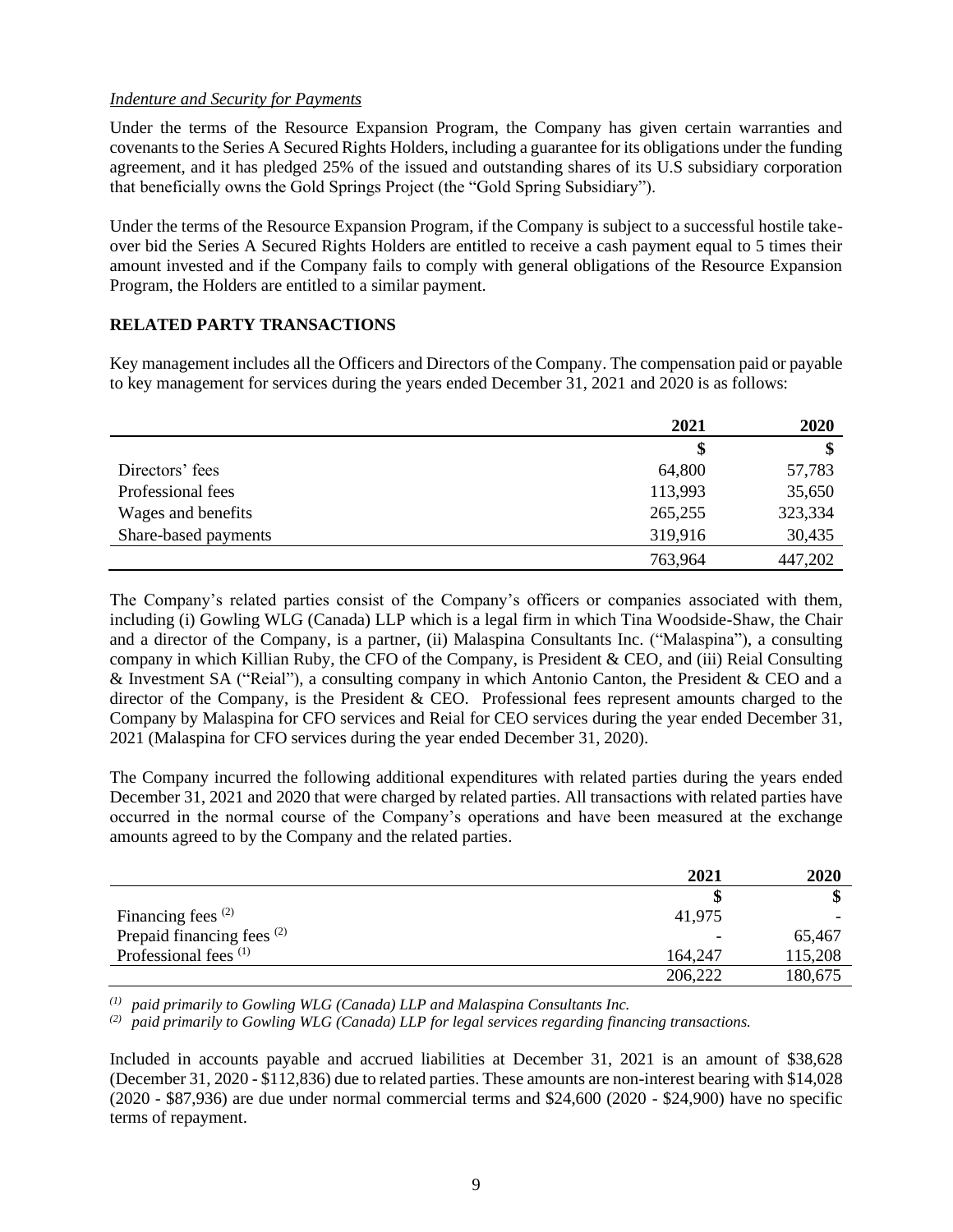In addition, during the three months ended June 30, 2021, Mr. Antonio Canton, the President and Chief Executive Officer, and Director of the Company, invested in \$2 million (2020 - \$nil) of the Series A Secured Rights and was issued 2 million Secured Rights Warrants; 1 million of which entitle him to purchase 1 million common shares of the Company for a period of two years at a price of Cdn\$0.11 per common share and 1 million of which entitle him to purchase 1 million common shares of the Company for a period of two years at a price of Cdn\$0.14 per common share.

## **FINANCIAL INSTRUMENTS**

The Company's financial instruments as at December 31, 2021 consist of cash and cash equivalents, restricted cash, receivables, reclamation deposits, accounts payable, redemption obligations, and loan payable which are all classified as amortized cost.

# **Fair Value of Financial Instruments**

The Company classified the fair value of the financial instruments according to the following fair value hierarchy based on the amount of observable inputs used to value the instruments:

- Level 1 Values based on unadjusted quoted prices available in active markets for identical assets or liabilities as of the reporting date.
- Level 2 Values based on inputs, including quoted forward prices for commodities, time value and volatility factors, which can be substantially observed or corroborated in the marketplace. Prices in Level 2 are either directly or indirectly observable as of the reporting date.
- Level 3 Values based on prices or valuation techniques that are not based on observable market data.

The Company's activities expose it to a variety of financial risks: market risk (including, primarily, currency risk and interest rate risk), credit risk and liquidity risk. There have been no changes in any risk management policies since December 31, 2020.

Discussions of risks associated with financial assets and liabilities are detailed below:

## **Currency risk**

Currency risk is the risk that the fair value or future cash flows of a financial instrument will fluctuate because of changes in foreign exchange rates. A portion of the Company's financial assets and liabilities is denominated in foreign currencies giving rise to risks from changes in foreign exchange rates. The Company is exposed to currency exchange rate risks to the extent of its activities in the U.S. and/or in currencies which are not the functional currency of the economic environment in which the Company or its subsidiaries operate. Based on this exposure as at December 31, 2021 a 5% change in exchange rates could give rise to a change in the net loss by approximately \$22,000 (2020 - \$96,000), which is primarily driven by the parent Company's USD cash balance of \$390,000 at December 31, 2021 (2020 - \$1.6 million) (the parent Company has a Canadian Dollar functional currency). The Company does not use derivative financial instruments to reduce its foreign exchange exposure.

# **Credit risk**

Credit risk is the risk that one party to a financial instrument will cause a financial loss for the other party by failing to discharge an obligation. The majority of the Company's credit risk exposure arises from its cash balances which are held with a Canadian chartered bank and from reclamation deposits held directly with governmental authorities in the United States. Accordingly, the Company's exposure to credit risk is considered to be limited. Cash equivalents consist of term deposits which have an original maturity of three months or less from the date of purchase and which are readily convertible into a known amount of cash.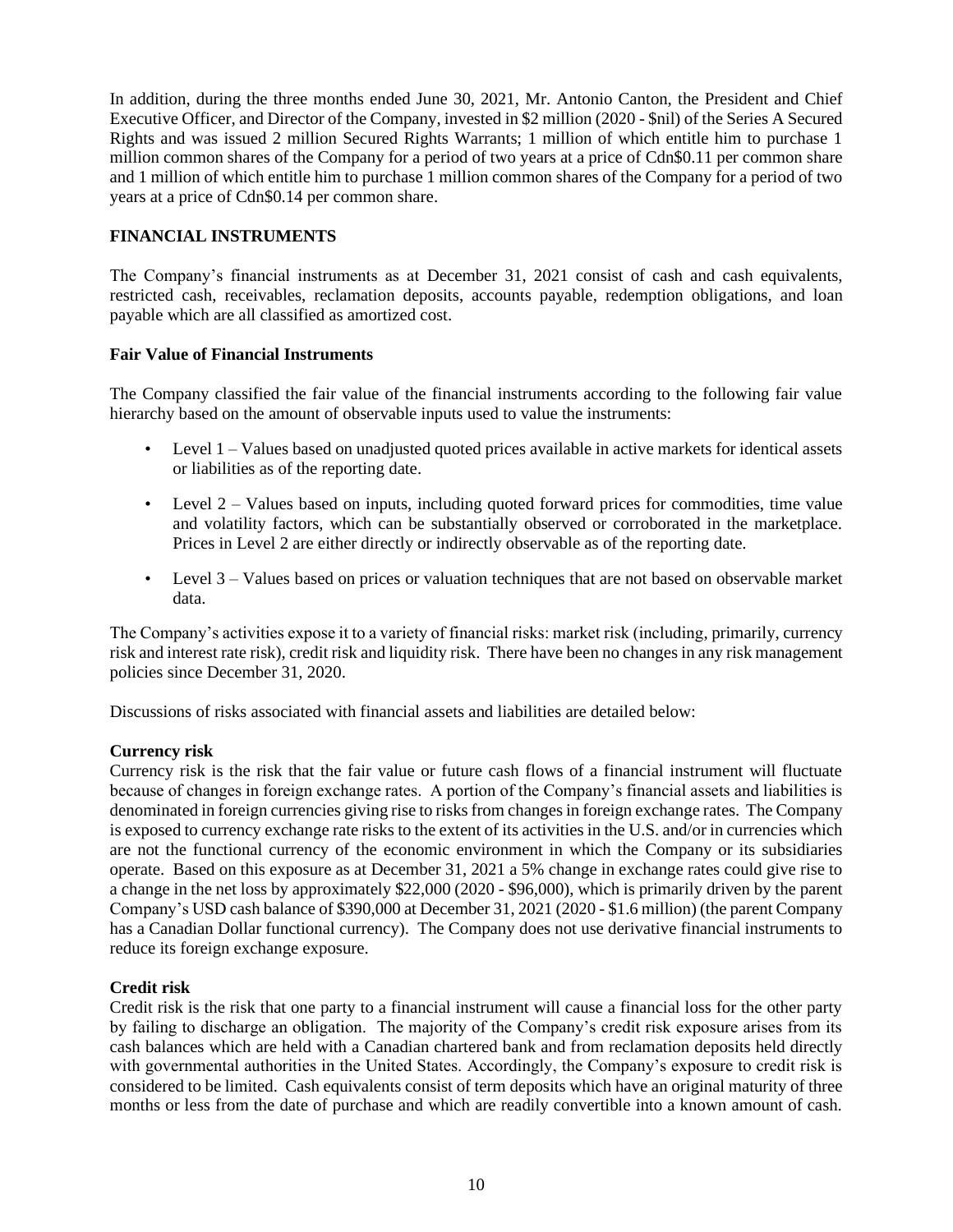The Company also maintains deposits for ongoing working capital at major banks in the jurisdictions in which its foreign subsidiaries operate.

### **Interest rate risk**

Interest rate risk is the risk that the fair value or future cash flows of a financial instrument will fluctuate because of changes in market interest rates. The Company manages its cash according to its operational needs and to maximize interest revenue. The Company is not significantly exposed to interest rate risk.

### **Liquidity risk**

Liquidity risk is the risk that an entity will encounter difficulty in meeting obligations associated with financial liabilities that are settled by delivering cash or another financial asset. The Company manages liquidity risk by maintaining sufficient cash and cash equivalents balances to enable settlement of transactions on the due date. The Company's investment policy is to invest its cash in term deposits, with maturities of three months or less from the original date of acquisition. See Note 1. The Company's accounts payable are due on normal commercial terms. The Company's redemption obligations are due on demand and are funded by cash balances held directly with the Company's Transfer Agent to facilitate the redemptions as they arise.

#### **Management of capital**

The Company's objectives when managing capital are to safeguard the Company's ability to continue as a going concern in order to provide returns for shareholders and to maintain a flexible capital structure which optimizes the costs of capital as an acceptable risk. In the management of capital, the Company includes the components of equity attributable to shareholders.

The Company manages the capital structure and makes adjustments to it in light of changes in economic conditions and the risk characteristics of the underlying assets. To maintain or adjust capital structure, the Company may attempt to issue new shares, issue debt, or acquire or dispose of assets.

The Company is dependent on the equity markets as its principal source of operating working capital and the Company's capital resources are largely determined by the strength of the junior resource markets and by the status of the Company's projects in relation to these markets, and its ability to compete for investor support of its projects.

In order to facilitate the management of its capital requirements, the Company prepares annual expenditure budgets that are updated as necessary depending on various factors, including successful capital deployment and general industry conditions. The annual and updated budgets are approved by the Board of Directors.

The Company is not subject to any capital requirements imposed by a regulator, other than continued listing requirements of the TSX. The Company expects its current capital resources will be sufficient to carry out its exploration plans and operations through the current operating period.

There have been no changes to the Company's approach in managing capital during the year ended December 31, 2021.

## **OUTLOOK**

The Company's focus for 2022 is on the exploration and expansion of the mineral resources at its Gold Springs project in Nevada and Utah, USA, to achieve pre-feasibility and to make the Company attractive to major gold mining companies.

## **OFF-BALANCE SHEET ARRANGEMENTS**

The Company has not entered into any material off-balance sheet arrangements such as guarantee contracts, contingent interests in assets transferred to unconsolidated entities, derivative financial obligations, or with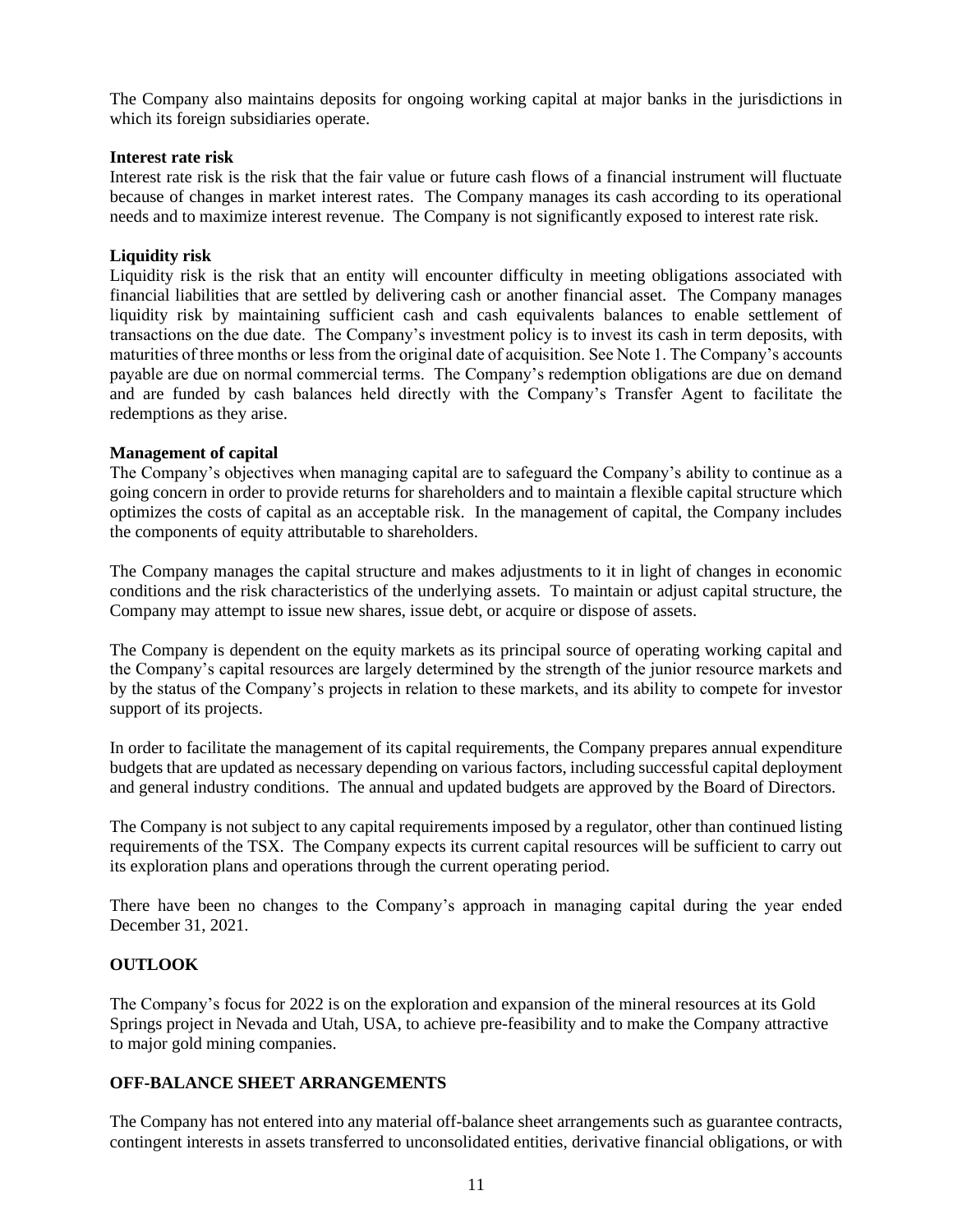respect to any obligations under a variable interest equity arrangement, other than as already disclosed in this MD&A.

# **DISCLOSURE CONTROLS AND PROCEDURES AND INTERNAL CONTROLS OVER FINANCIAL REPORTING**

The Company's management, with the participation of the Chief Executive Officer and the Chief Financial Officer, engaged external consultants to evaluate the effectiveness of the Company's disclosure controls and procedures (as defined in the rules of the Canadian Securities Administrators ("CSA")) as at December 31, 2021, and have concluded that such disclosure controls and procedures are effective to ensure that information required to be disclosed by the Company in reports that it files or submits under Canadian securities laws is (i) recorded, processed, summarized and reported within the time periods specified in Canadian securities laws and (ii) accumulated and communicated to the Company's management to allow timely decisions regarding required disclosure.

Management is also responsible for establishing and maintaining adequate internal control over financial reporting for the Company. Management has engaged external consultants, who used the Committee of Sponsoring Organizations of the Treadway Commission ("COSO") control framework (2013) to evaluate the effectiveness of the Company's internal control over financial reporting. As of December 31, 2021, management assessed the effectiveness of the Company's internal control over financial reporting and concluded that such internal control over financial reporting is effective and that there are no material weaknesses in the Company's internal control over financial reporting that have been identified by management.

As of the date of this report, management is not aware of any change in the Company's internal control over financial reporting that has materially affected, or is reasonably likely to materially affect, the Company's internal control over financial reporting since the date of last year's MD&A.

It should be noted that all internal control systems, no matter how well designed, have inherent limitations. Therefore, even those systems determined to be effective can provide only reasonable assurance with respect to financial statement preparation and presentation.

# **CRITICAL ACCOUNTING ESTIMATES AND JUDGMENTS**

The preparation of the annual consolidated financial statements requires management to make judgments, estimates and assumptions that affect the application of policies and reported amounts of assets, liabilities and expenses.

The estimates and associated assumptions are based on historical experience and various other factors that are believed to be reasonable under the circumstances, the results of which form the basis of making judgments about carrying values of assets and liabilities that are not readily apparent from other sources. Actual results may differ significantly from these estimates. The estimates and underlying assumptions are reviewed on an ongoing basis. Significant estimates are made to determine the fair-value of share-based payments, warrants and the cost of investment in associate, as well as the carrying value of advances for Gold Springs Project exploration costs.

Significant accounting judgements are made in particular with regard to the Company's ability to continue as a going concern and the assessment of impairment to the carrying value of mineral properties.

## *Going concern*

The Company's management has made an assessment of the Company's ability to continue as a going concern and is satisfied that the Company has the financial resources to continue in business for at least the next twelve months. The factors considered by management are disclosed in Note 1 to the consolidated financial statements.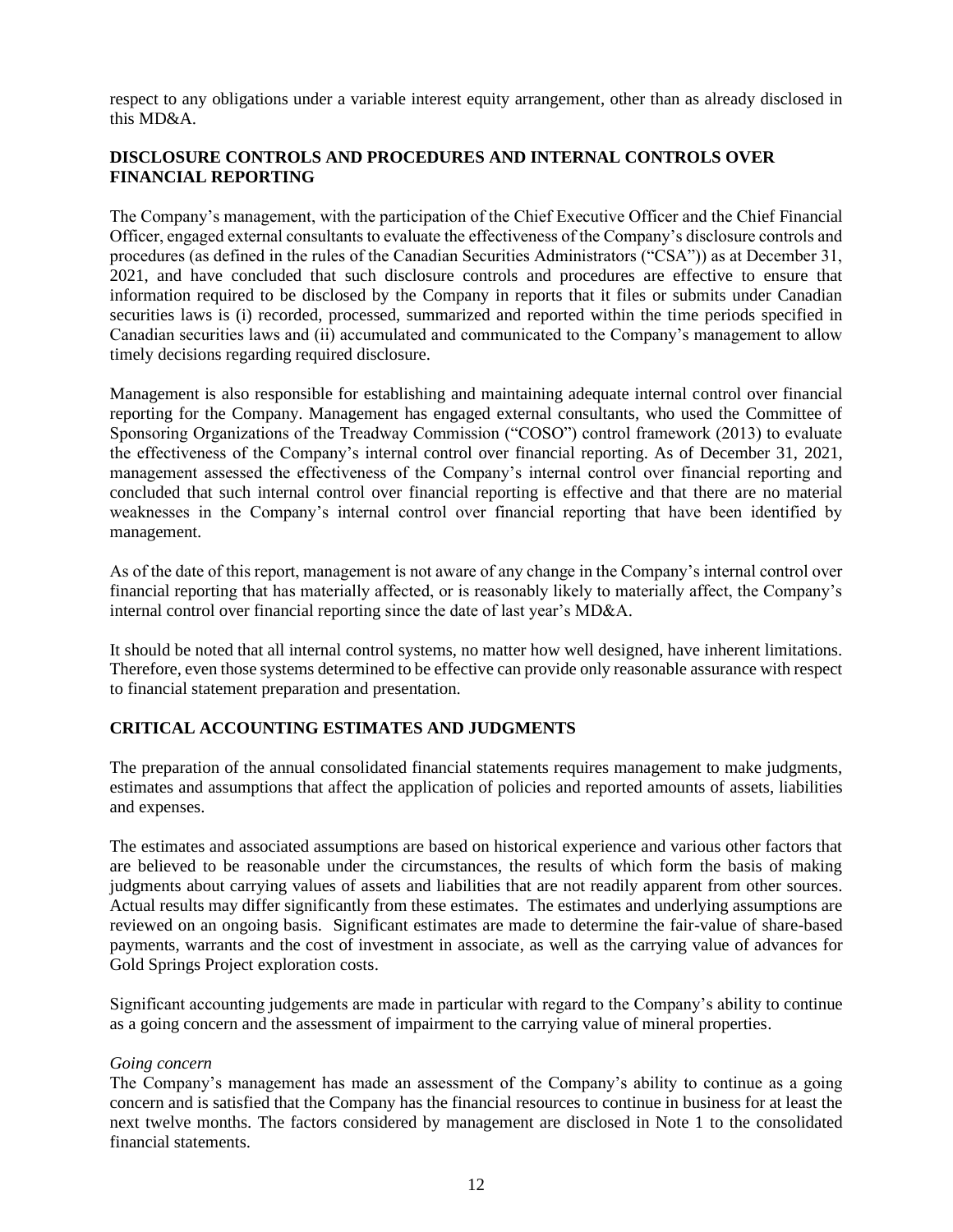# *Mining claims and deferred exploration costs*

The recoverability of amounts shown as mining claims and deferred exploration costs is dependent upon the discovery of economically recoverable reserves, the Company's ability to obtain financing to develop the properties, and the ultimate realization of profits through future production or sale of the properties.

At each reporting period end, management applies judgment in assessing whether there are any indicators of impairment relating to mining claims and deferred exploration costs. If there are indicators of impairment, the recoverable amount of the related asset is estimated in order to determine the extent of any impairment. Indicators of impairment may include (i) the period during which the entity has the right to explore in the specific area has expired during the period or will expire in the near future and is not expected to be renewed, (ii) substantive expenditure on further exploration for and evaluation of mineral resources in the specific area is neither budgeted nor planned, (iii) exploration for and evaluation of mineral resources in the specific area have not led to the discovery of commercially viable quantities of mineral resources and the entity has decided to discontinue such activities in the specific area; and (iv) sufficient data exist to indicate that the carrying amount of the mining claims and deferred exploration costs is unlikely to be recovered in full from successful development or by sale. No impairment indicators were identified by management as at December 31, 2021.

## *Share-based payments*

The Company uses the fair-value method of accounting for share-based payments related to incentive stock options and compensation warrants granted, modified or settled. Under this method, compensation cost attributable to options granted is measured at fair value at the grant date and expensed over the vesting period. In determining the fair value, the Company makes estimates of the expected volatility of the stock, the expected life of the options, and an estimated risk-free interest rate.

#### *Warrants*

In determining the fair value of warrants when issued, the Company makes estimates of the expected volatility of the stock, the expected life of the warrants, and an estimated risk-free interest rate.

## **OUTSTANDING SHARE DATA**

The Company has an unlimited number of unauthorized common shares without par value.

| <b>Type of Security</b> | <b>Common shares</b> |
|-------------------------|----------------------|
| As of March 31, 2022    | (number)             |
| Issued and outstanding  | 254,593,548          |
| Stock options           | 18,927,500           |
| Share purchase warrants | 3,000,000            |
| <b>TOTAL DILUTION</b>   | 276,521,048          |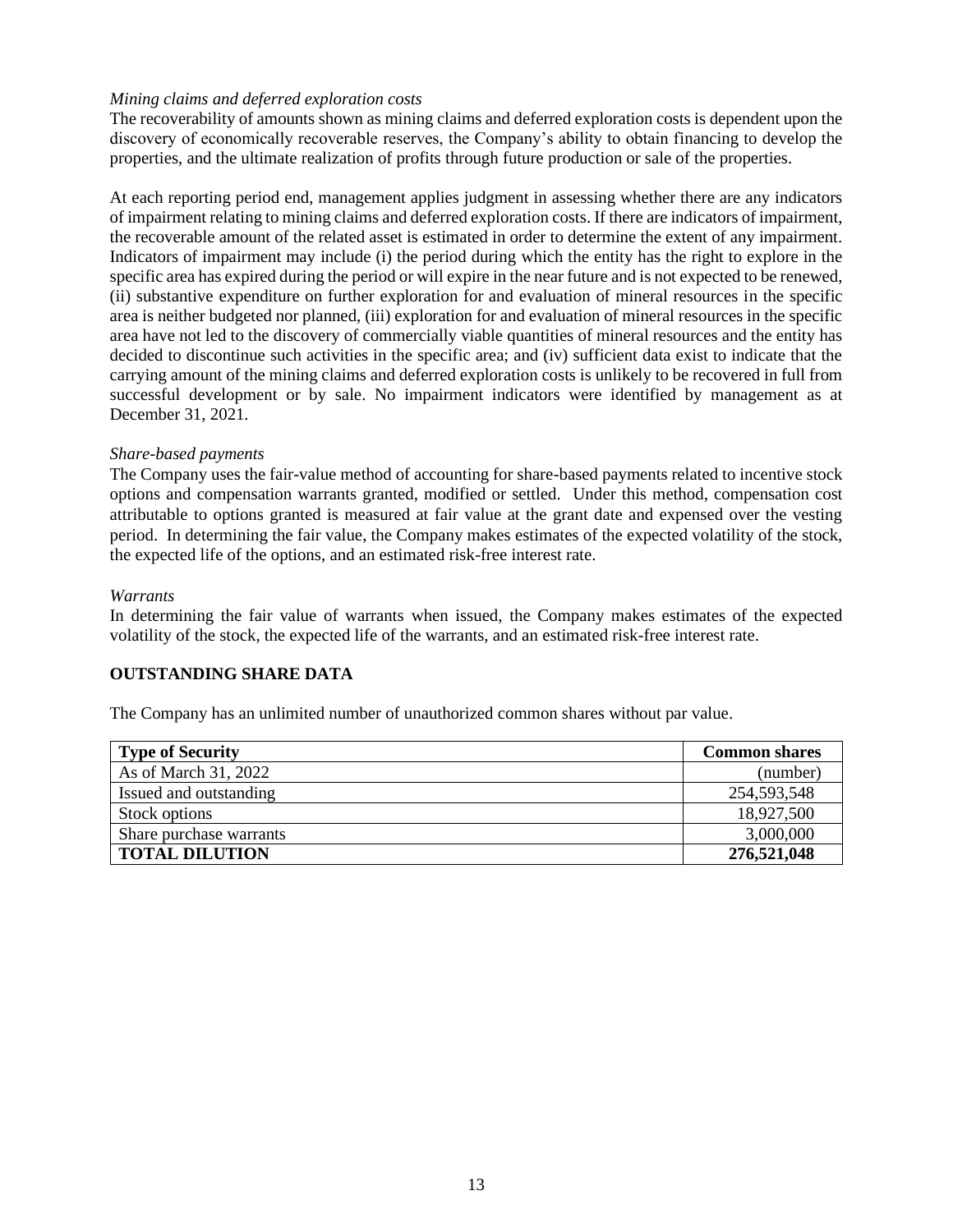# **RISKS AND UNCERTAINTIES**

The Company is exposed to a number of risks and uncertainties that are common to other mineral exploration companies. Exploration for and the development of mineral resources involves a high degree of risk. The cost of conducting programs may be substantial and the likelihood of success is difficult to assess. The industry is capital intensive and is subject to variations in commodity prices, market sentiment, inflation and other risks.

The following risks are listed in the order of most to least significant:

#### *Russian-Ukrainian War*

On 24 February 2022, Russia began a military invasion of Ukraine which has resulted in multiple global impacts, including, but not limited to, a significant rise in fuel prices. The ultimate impacts to the Company are not determinable at this date, however, they could have a material impact on the Company's forecasted exploration work and the Company's financial position, results of operation and cash flows. The impacts to the Company's operations could include, but not necessarily be limited to: (i) significantly increased operational and subcontractor costs from rising fuel prices, (ii) increased food and subsistence costs, (iii) greater risk exposures in capital flows, trade and commodity markets worldwide and (iv) high inflation and uncertain financial markets. As at March 31, 2022 the Company has not been significantly impacted by the Russian-Ukrainian war, however, the full-extent of its impact on the Company's business remains uncertain.

## *COVID-19*

The COVID-19 outbreak has resulted in social and economic disruption and had a resultant impact on the mining and exploration industries and capital markets. The ultimate impacts to the Company are not determinable at this date, however, they could have a material impact on the Company's forecasted exploration work and the Company's financial position, results of operation and cash flows. The impacts to the Company's operations could include, but not necessarily be limited to: (i) increased costs for adherence to workplace health and safety standards; (ii) limited availability of contracted work force or skilled workers in the exploration and/or drilling sector; (iii) increased insurance costs; and (iv) delays in drilling, environmental compliance and/or other exploration activities. The Company's liquidity and ability to continue as a going concern may also be impacted. As at March 31, 2022 the Company has not been significantly impacted by the COVID-19 outbreak, however, the full-extent of the impact of COVID-19 on the Company's business remains uncertain.

#### *Additional Funding*

The Company currently has no revenues from operations. The Company is dependent on additional financing to provide the funding necessary to meet its general operating expenses and will require additional financing to continue to explore its mineral properties. In order to further fund the Company's business plans, additional funds will be required. The only sources of future funds presently available to the Company are the sale of additional equity capital, sale of additional Secured Rights, the sale of a future metal stream from a property, the sale of a production royalty, the entering into of a metal or concentrate off-take type agreement, the entering into a loan agreement, the sale or leasing of the Company's interest in a property, or the entering into of a joint venture arrangement or other strategic alliance in which the funding source could become entitled to an interest in one of the assets of the Company. The Company's capital resources are largely determined by the strength of the junior resource market and by the status of the Company's projects in relation to these markets, and its ability to compete for investor support of its projects. There is no assurance that the Company will be successful in raising additional funds in the future. If the Company does not have the necessary capital to meet its obligations under its contractual obligations, the Company may have to forfeit its interest in properties or prospects earned or assumed under such contracts. In addition, if the Company does not have sufficient funds to pursue its exploration and development programs and other plans, the viability of the Company could be jeopardized.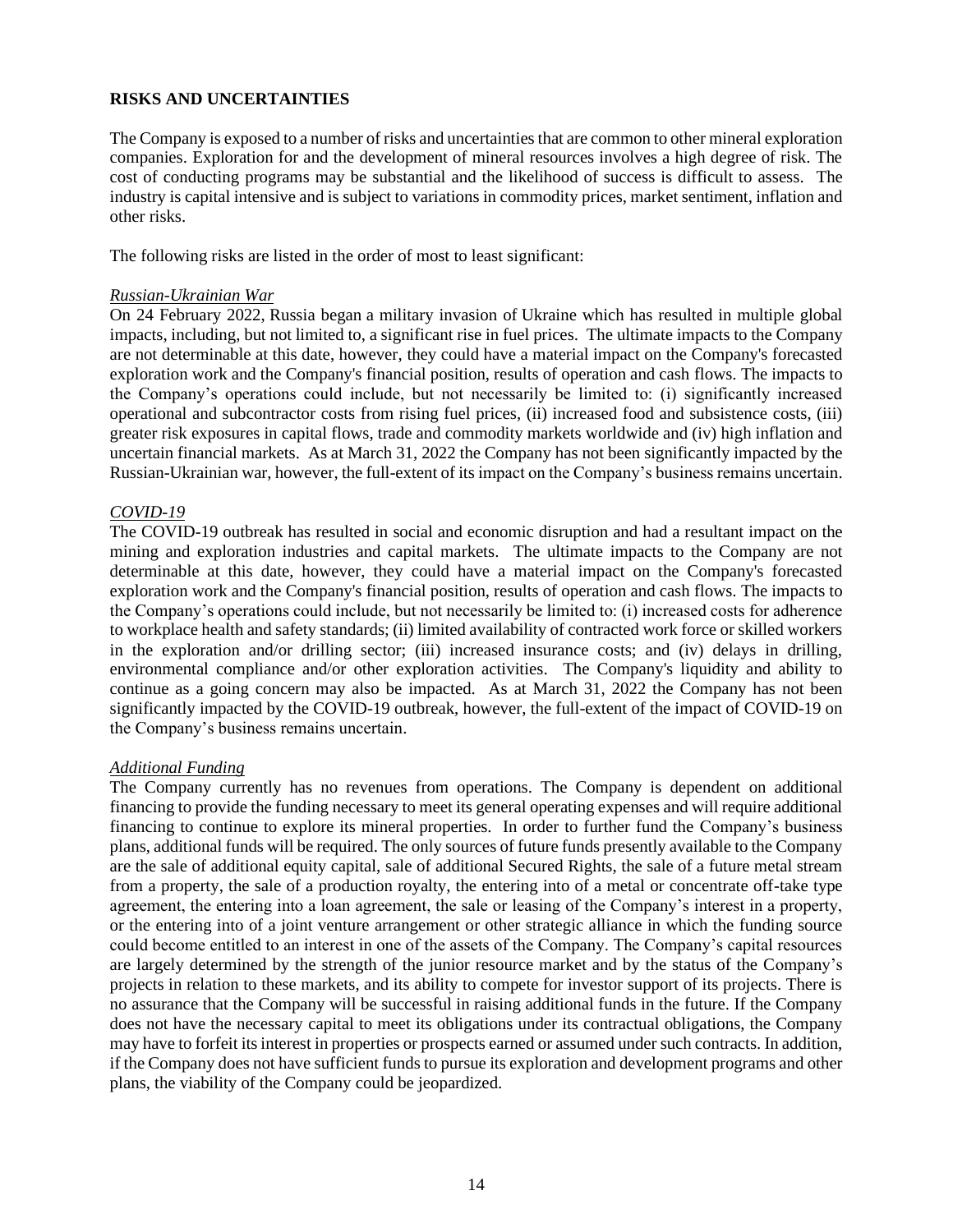## *Commodity Price Risk*

The profitability of the Company's operations, if ever established, will be dependent upon the market price of precious metals. Precious metals prices fluctuate widely and are affected by numerous factors beyond the control of the Company. The level of interest rates, the rate of inflation, world supply of mineral commodities, consumption patterns, sales of copper, gold and silver by central banks, forward sales by producers, production, industrial and jewellery demand, speculative activities and stability of exchange rates can all cause significant fluctuations in prices. Such external economic factors are in turn influenced by changes in international investment patterns, monetary systems and political developments. The prices of mineral commodities have fluctuated widely in recent years. Current and future price declines could cause commercial production to be impracticable. The Company's revenues and earnings also could be affected by the prices of other commodities such as fuel and other consumable items, although to a lesser extent than by the price of gold and silver. The prices of these commodities are affected by numerous factors beyond the Company's control.

# *Dilution*

The Company is dependent on additional financing to provide the funding necessary to meet its general operating expenses and will require additional financing to continue to explore its mineral properties. Issuances of additional securities will result in dilution of the equity interests of the Company's shareholders. The Company may issue additional Common Shares in the future as further capital is required and on the exercise of outstanding options or other convertible securities issued from time to time. Sales or issuances of substantial amounts of additional securities, or the availability of such securities for sale, could adversely affect the market prices for the Company's securities. A decline in the market prices of securities of the Company could impair the Company's ability to raise additional capital through the sale of new Common Shares should it desire to do so. In addition, if additional Common Shares or securities convertible into Common Shares are sold or issued, such sales or issuances may substantially dilute the equity interests of the Company's holders of Common Shares.

## *Uncertainty of Resource Estimates*

The Company announced resource estimates on the Gold Springs project and the results of its preliminary economic study (the "PEA") on such project. The statements of mineral resources disclosed are estimates only and no assurance can be given that the anticipated tonnages and grades will be achieved or that the indicated level of recovery will be realized. Mineral resources are not mineral reserves and do not have demonstrated economic viability. Until they are categorized as "mineral reserves", the known mineralization of the Gold Springs project is not determined to be economic ore. The mining and exploration business relies upon the accuracy of determinations as to whether a given deposit has significant mineral reserves and resources. Mineral reserve and resource estimates are based on limited sampling, and inherently carry the uncertainty that samples may not be representative. Such estimates necessarily include presumptions of continuity of mineralization which may not actually be present. Mineral reserve and resource estimates may require revision (either upward or downward) based on actual production experience. Market fluctuations in the price of metals, as well as increased production costs or reduced recovery rates, may render certain mineral resources uneconomic. Inaccurate estimates may result in a misallocation of resources such that an excess amount could be allocated to a less than economic deposit or, conversely, failure to develop a significant deposit. Greater assurance will require completion of final comprehensive feasibility studies that conclude a potential mine at the Gold Springs project is likely to be economic, but such studies remain subject to the same risks and uncertainties.

# *Exploration Stage Operations*

The Company's operations are subject to all of the risks normally associated with the exploration for and the development of mineral properties. The Gold Springs project is still in the advanced exploration stage. Mineral exploration and exploitation involves a high degree of risk, which even a combination of experience, knowledge and careful evaluation may not be able to avoid. Few properties that are explored are ultimately developed into producing mines. Unusual or unexpected formations, formation pressures, fires, power outages, labour disruptions, flooding, explosions, tailings impoundment failures, cave-ins, landslides and the inability to obtain necessary permits, adequate machinery, equipment or labour are some of the risks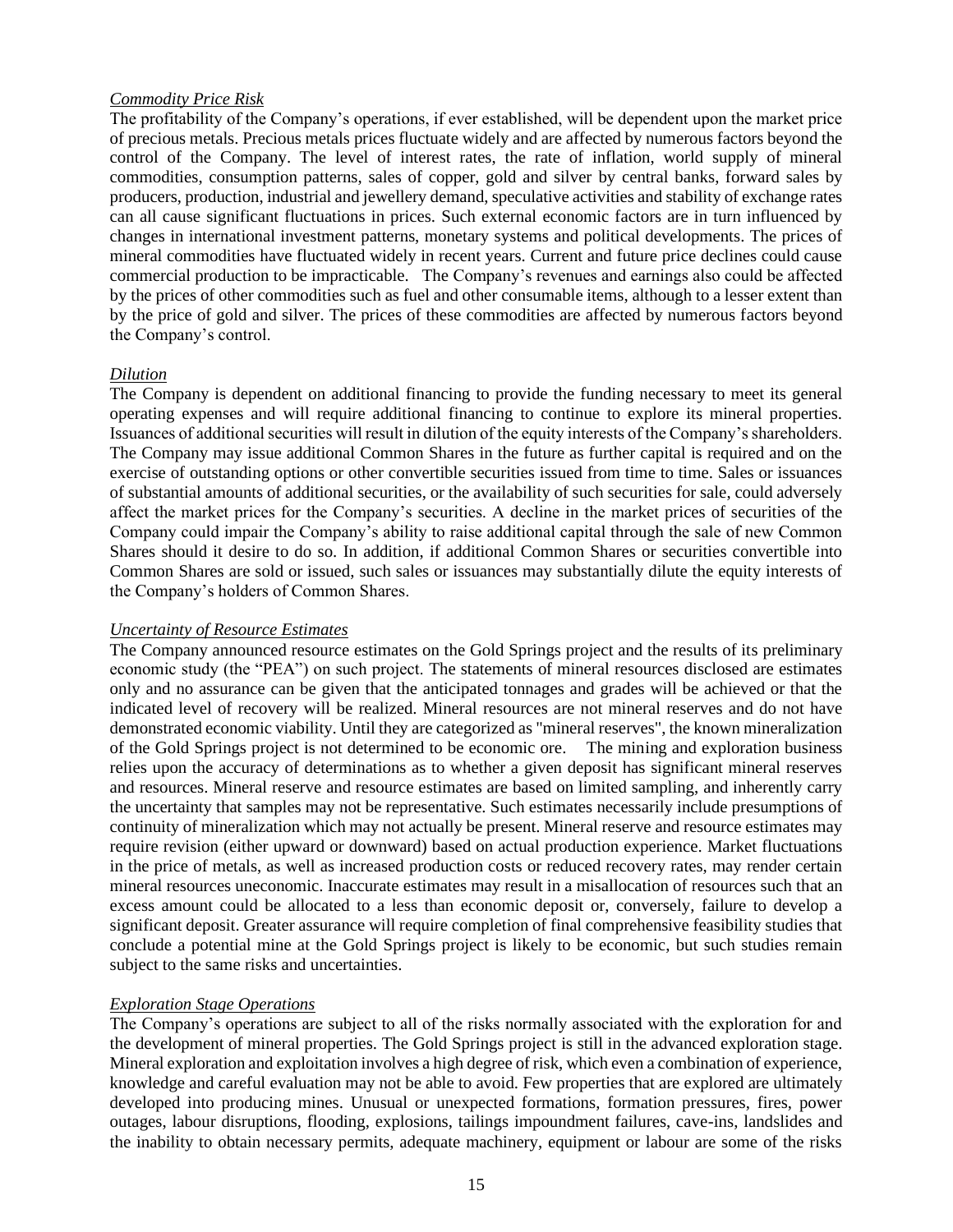involved in mineral exploration and exploitation activities. The Company has relied on and may continue to rely on consultants and others for mineral exploration and exploitation expertise.

Substantial expenditures are required to establish mineral reserves and resources through drilling, to develop metallurgical processes to extract the metal from the material processed and to develop the mining and processing facilities and infrastructure at any site chosen for mining. There can be no assurance that commercial quantities of ore will be discovered. There is also no assurance that even if commercial quantities of ore are discovered, that the properties will be brought into commercial production or that the funds required to exploit mineral reserves and resources discovered by the Company will be obtained on a timely basis or at all. The commercial viability of a mineral deposit once discovered is also dependent on a number of factors, some of which are the particular attributes of the deposit, such as size, grade and proximity to infrastructure, as well as metal prices. Most of the above factors are beyond the control of the Company. There can be no assurance that the Company's mineral exploration activities will be successful. In the event that such commercial viability is never attained, the Company may seek to transfer its property interests or otherwise realize value or may even be required to abandon its business and fail as a "going concern". The recoverability of the carrying value of its mineral properties and the Company's continued existence is dependent, in part, upon the preservation of its interest in its properties, the discovery of economically recoverable reserves, the achievement of profitable operations, or the ability of the Company to obtain financing or, alternatively, upon the Company's ability to dispose of its interests on an advantageous basis.

Portions of the Company's interest in the Gold Springs project are subject to option or lease agreements which require the Company to make periodic payments over a varying number of years to maintain its interest in those portions of the project. The Company can cancel these agreements at any time without completing the remaining payments and without further obligation.

#### *Exploration and Operation Risks*

In common with other enterprises undertaking business in the mining sector, the Company's mineral exploration and project development activities are subject to conditions beyond its control. The success of the Company will be dependent on many factors including: the discovery and/or acquisition of mineral reserves and mineral resources; the successful conclusions to feasibility and other mining studies; access to adequate capital for project development and sustaining capital; design and construction of efficient mining and processing facilities within capital expenditure budgets; the securing and maintaining of title to properties; obtaining permits, consents and approvals necessary for the conduct of exploration and potential mining operations; complying with the terms and conditions of all permits, consents and approvals during the course of exploration and mining activities; access to competent operational management and prudent financial administration, including the availability and reliability of appropriately qualified employees, contractors and consultants; the ability to procure major equipment items and key consumables in a timely and cost-effective manner; the ability to access full power supply; and the ability to access appropriate road and port networks for shipment of any mineral production. There can be no assurance that the Company will ever be able to develop any of its mineral properties at all or on time or on budget. Should any of these events occur, it would have a material adverse effect on the Company's business, financial condition, results of operations and prospects.

Although the Company has implemented comprehensive safety and environmental measures designed to comply with or exceed government regulations and ensure safe, reliable and efficient operations in all phases of its operations, accidents, environmental hazards or degradation, unusual and unexpected geological formations, seismic activity, cave-ins, pit-wall failures, flooding, rock bursts and other acts of God or unfavorable operating conditions and losses may still occur.

### *Permits and Government Regulation*

The Company requires licenses and permits from various governmental authorities in Nevada and Utah to carry out exploration and development at Gold Springs. Obtaining permits can be a complex, timeconsuming process. There can be no assurance that the Company will be able to obtain the necessary licences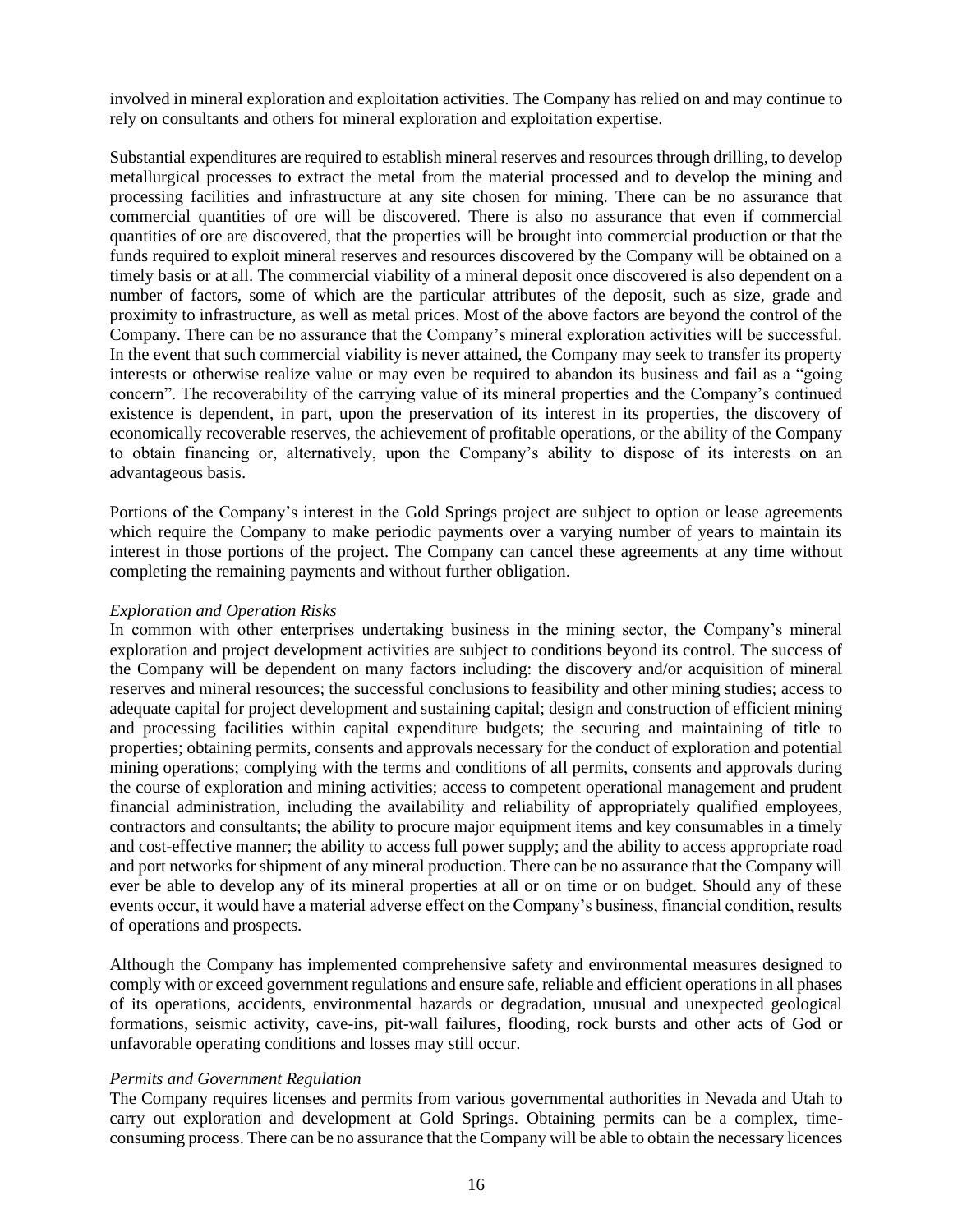and permits on acceptable terms, in a timely manner or at all. The costs and delays associated with obtaining permits and complying with these permits and applicable laws and regulations could stop or materially delay or restrict the Company from continuing or proceeding with existing or future operations or projects. Any failure to comply with permits and applicable laws and regulations, even if inadvertent, could result in the interruption or closure of operations or material fines, penalties or other liabilities. In addition, the requirements applicable to sustain existing permits and licenses may change or become more stringent over time and there is no assurance that the Company will have the resources or expertise to meet its obligations under such licenses and permits.

The mineral exploration activities of the Company are also subject to various laws governing prospecting, development, production, taxes, labour standards, occupational health, mine safety, waste disposal, toxic substances and other matters. Mining and exploration activities are also subject to various laws and regulations relating to the protection of the environment, historical and archaeological sites and endangered and protected species of plants and animals. Although the exploration activities of the Company are currently carried out substantially in accordance with all applicable rules and regulations, no assurance can be given that new rules and regulations will not be enacted or that existing rules and regulations will not be applied in a manner which could limit or curtail exploration or development. Amendments to current laws and regulations governing the operations and activities of the Company or more stringent implementation thereof could have a substantial adverse impact on the Company.

## *Environmental Regulations*

The Company's activities are subject to foreign environmental laws and regulations which may materially adversely affect its future operations. These laws and regulations control the exploration and development of mineral properties and their effects on the environment, including air and water quality, mine reclamation, waste handling and disposal, the protection of different species of plant and animal life, and the preservation of lands and glaciers. These laws and regulations will require the Company to acquire permits and other authorizations for certain activities. There can be no assurance that the Company will be able to acquire such necessary permits or authorizations on a timely basis, if at all.

The Company cannot predict what environmental legislation or regulations will be enacted or adopted in the future or how future laws and regulations will be administered or interpreted. Compliance with more stringent laws and regulations, as well as potentially more vigorous enforcement policies or regulatory agencies or stricter interpretation of existing laws, may materially adversely affect the Company's future operations.

Mineral exploration and development in the United States are subject to various U.S. federal and state and local laws and regulations relating to the protection of the environment. These laws impose high standards on the mining industry to monitor the discharge of waste water and report the results of such monitoring to regulatory authorities, to reduce or eliminate certain effects on or into land, water or air, to progressively rehabilitate mine properties, to manage hazardous wastes and materials and to reduce the risk of worker accidents. A violation of these laws may result in the imposition of substantial fines and other penalties. There can be no assurance that the Company will be able to meet all the regulatory requirements in a timely manner or without significant expense or that the regulatory requirements will not change to prohibit the Company from proceeding with certain exploration and development.

## *Infrastructure*

Development and exploration activities depend on adequate infrastructure, including reliable roads, power sources and water supply. The Company's inability to secure adequate water and power resources, as well as other events outside of its control, such as unusual weather, sabotage, government or other interference in the maintenance or provision of such infrastructure, could adversely affect the Company's operations and financial condition.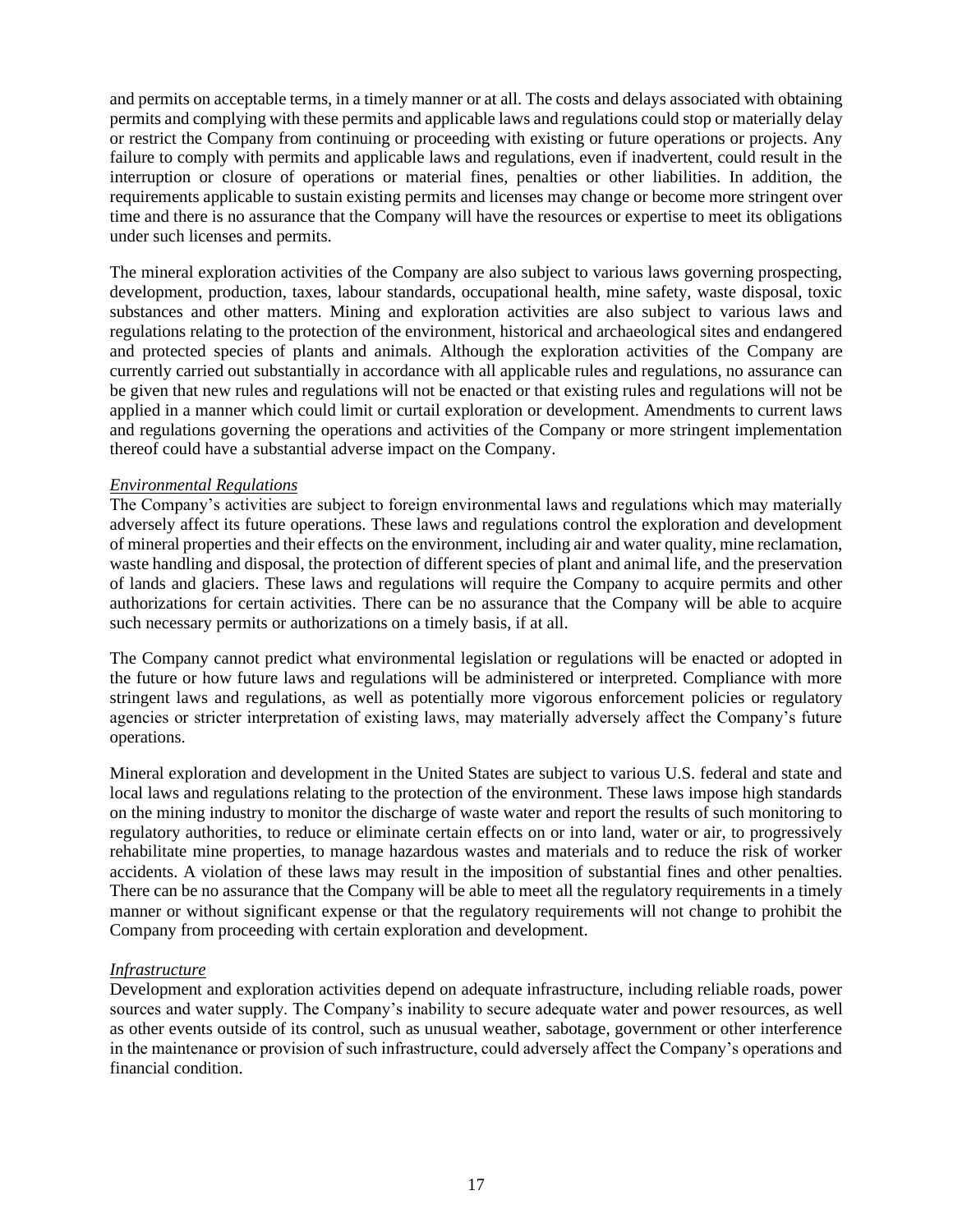## *Title to Properties*

Acquisition of rights to the mineral properties is a very detailed and time-consuming process. Title to, and the area of, mineral properties may be disputed. Although the Company has investigated the title to all of the properties for which it holds concessions or in respect of which it has a right to earn an interest, the Company cannot give an assurance that title to such properties will not be challenged or impugned. The Company's properties may be subject to prior unregistered agreements or transfers and title may be affected by undetected defects or governmental actions. The Company can never be certain that it or its option partners will have valid title to its mineral properties. Mineral properties sometimes contain claims or transfer histories that examiners cannot verify, and transfers under foreign law are often complex. The Company does not carry title insurance on its properties. A successful claim that the Company or its option partner does not have title to a property could cause the Company to lose its rights to that property, perhaps without compensation for its prior expenditures relating to the property. The occurrence of any such event could have a material adverse effect on the Company and its prospects.

Portions of the Gold Springs project, including the Jumbo target where the Company has a resource estimate, are subject to option or lease agreements requiring cash payments. If the Company fails to make these payments, the Company may lose its right to the applicable portion of the property and forfeit any funds previously expended to acquire such interest.

## *Conflicts of Interest*

Certain directors and officers of the Company are or may become associated with other natural resource companies which may give rise to conflicts of interest. In accordance with the Business Corporations Act (British Columbia), a director or senior officer who has a material interest in a contract or transaction or a proposed contract or transaction that is material to the Company, or a director or senior officer who is a director or senior officer of, or has a material interest in, a person who has a material interest in the contract or transaction, is required, subject to certain exceptions, to disclose that interest and generally abstain from voting on any resolution to approve the contract or transaction. In addition, the directors and the officers are required to act honestly and in good faith with a view to the best interests of the Company. However, circumstances (including with respect to future corporate opportunities) may arise which are resolved in a manner that is unfavourable to the Company.

Further, the non-management directors of the Company have either other full-time employment or other business or time restrictions placed on them and accordingly, the Company will not be the only business enterprise of these persons and these persons will not devote all of their time to the business and affairs of the Company.

## *Uninsurable Risks*

The Company maintains liability, property and other insurance, where reasonably available, in such amounts it considers prudent. The Company may become subject to liability for hazards against which it is not insured or which it may have elected not to insure against because of high premium costs or other reasons.

In the course of exploration, development and production of mineral properties, certain risks, and in particular, unexpected or unusual geological operating conditions, including rock bursts, cave-ins, fires, flooding, earthquakes and other environmental occurrences, may occur. It is not always possible to fully insure against such risks and the Company may decide not to take out insurance against such risks as a result of high premiums or other reasons. Should such liabilities arise, they could reduce or eliminate any future profitability and result in increasing costs and a decline in the value of the securities of the Company.

# *Expected Continued Operating Losses*

The Company has experienced losses from operations in previous financial years and had an accumulated deficit of \$87,865,481 as of December 31, 2021. The Company expects to incur losses for the foreseeable future.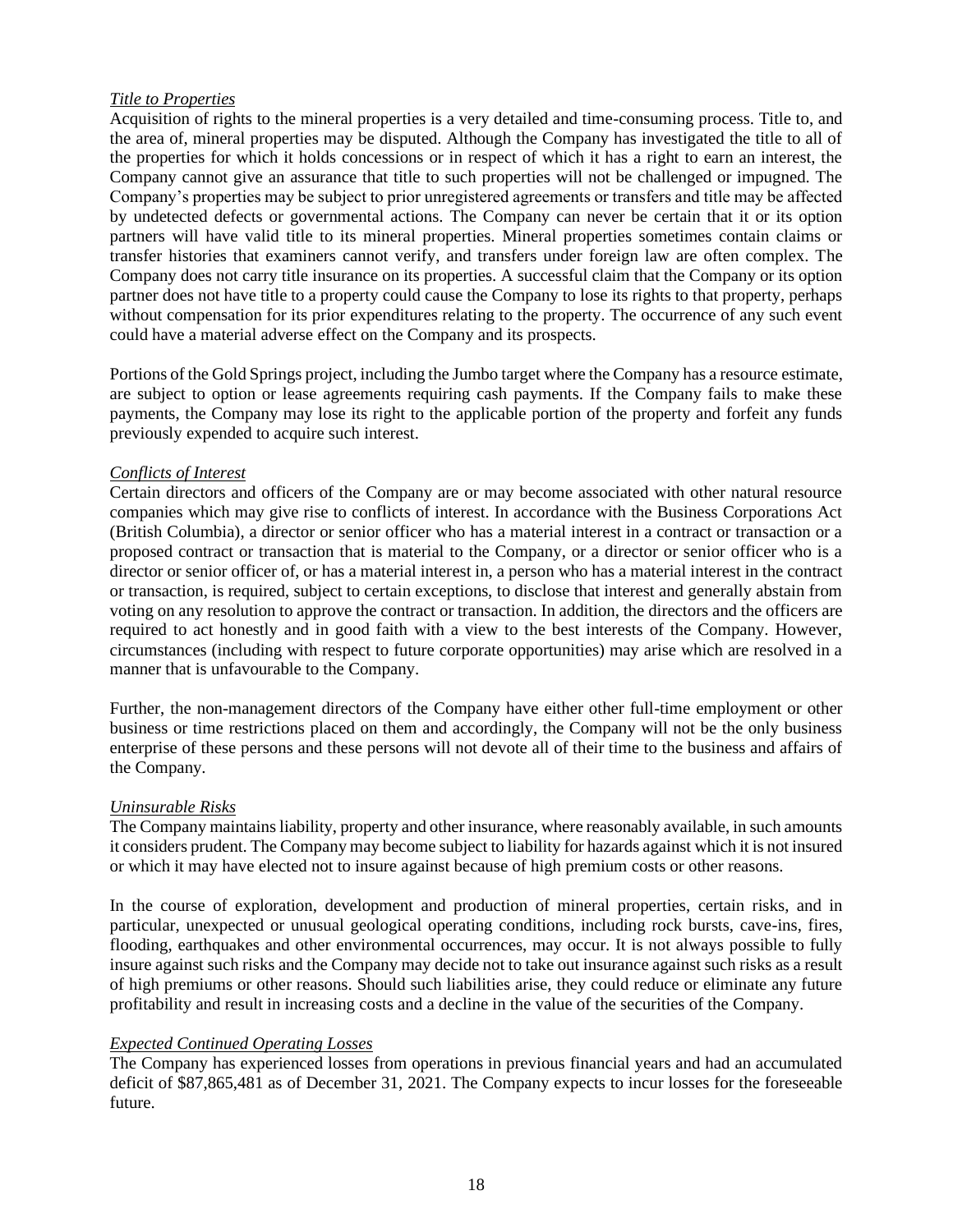### *No History of Dividends*

The Company has never paid a dividend on its Common Shares and does not expect to do so in the foreseeable future. The Company intends to retain earnings and other cash resources for its business. Any future determination to pay dividends will be at the discretion of the board of directors and will depend upon the capital requirements of the Company, results of operations and such other factors as the board of directors considers relevant. Accordingly, it is likely that for the foreseeable future holders of Common Shares will not receive any return on their investment in the Common Shares other than possible capital gains.

### *Litigation Risk*

Companies in all industries, including the mining industry, are subject to legal claims from time to time, some of which have merit and others of which do not. Defence and settlement costs of legal claims can be substantial, even with respect to claims that have no merit. Due to the inherent uncertainty of the litigation process, the resolution of any particular legal proceeding to which the Company may become subject could have a material effect on the Company's financial position, results of operations or the Company's property development.

#### *PFIC Status*

The Company believes that it was classified as a "passive foreign investment company" under Section 1297(a) of the U.S. Internal Revenue Code (a "PFIC") during the tax year ended December 31, 2021 and may be a PFIC in future tax years. If the Company is a PFIC for any year during a U.S. shareholder's holding period, then such U.S. shareholder generally will be required to treat any gain realized upon a disposition of shares, or any so-called "excess distribution" received on its shares, as ordinary income, and to pay an interest charge on a portion of such gain or distributions, unless the shareholder makes a timely and effective "qualified electing fund" election ("**QEF Election**") or a "mark-to-market" election with respect to the shares. A U.S. shareholder who makes a QEF Election generally must report on a current basis its share of the Company's net capital gain and ordinary earnings for any year in which the Company is a PFIC, whether or not the Company distributes any amounts to its shareholders. U.S. taxpayers should be aware that there can be no assurance that the Company will satisfy record-keeping requirements or that it will supply U.S. taxpayers with required information under the QEF rules, in event that the Company is a PFIC and a U.S. taxpayer wishes to make a QEF election. This shall not be construed as tax advice given by the Company and U.S. taxpayers are encouraged to consult with their tax advisor regarding the tax consequences of holding shares in the Company.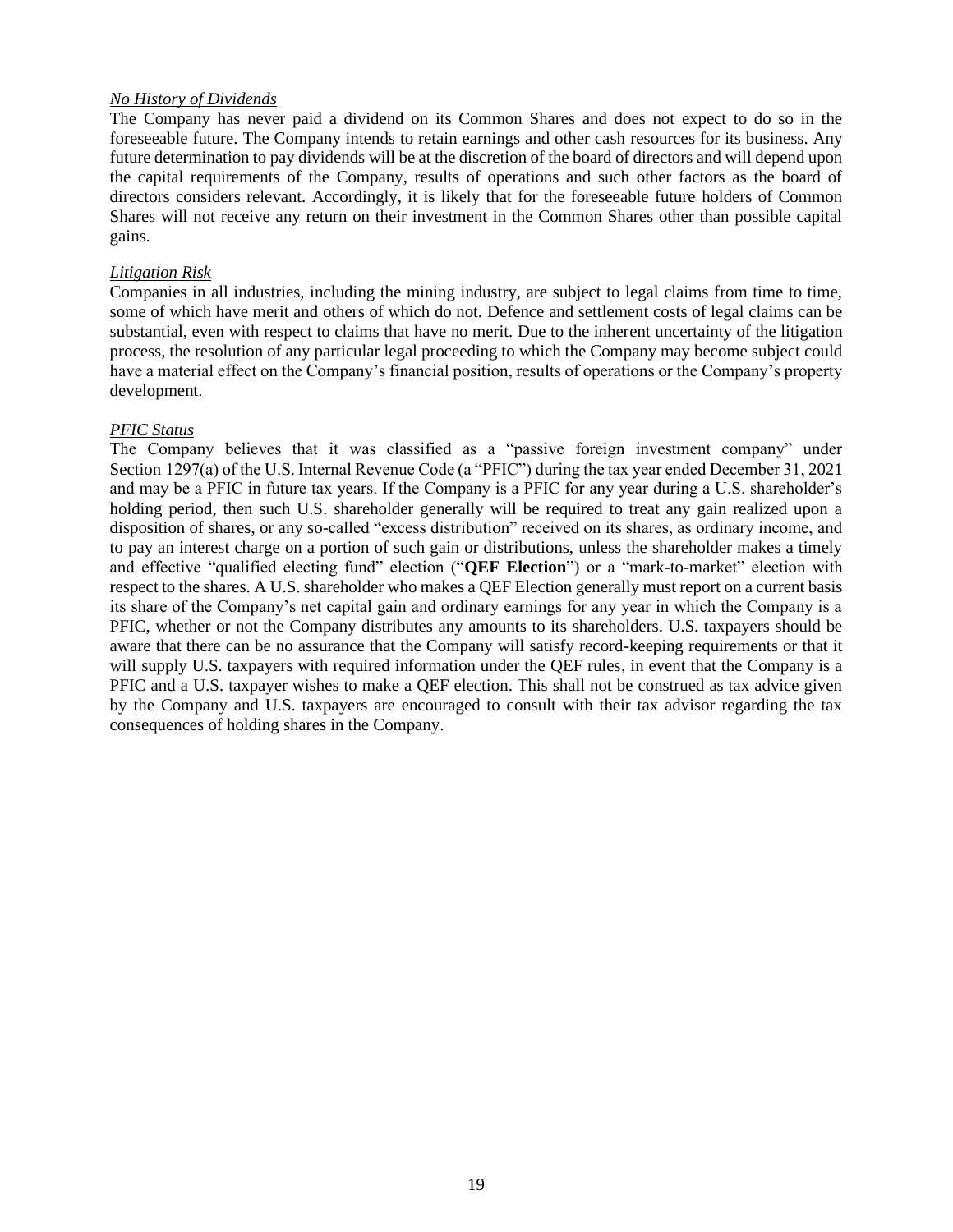#### **Cautionary note regarding forward-looking statements**

*Certain statements contained herein constitute "forward-looking information" or "forward-looking statements" under applicable securities laws ("forward-looking statements"). Forward-looking statements look into the future and provide an opinion as to the effect of certain events and trends on the business. Forward-looking statements may include words such as "will", "may", "expand", "continue", "estimated", "potential", "contingent", "develop", "plan", "future", "indications", "further", "could", "would', "expected", "nearing", "believes", "envisions", "ongoing", "possible", "creating", "advancing", "realization" and "pursuing" and similar expressions. This MD&A contains forwardlooking statements. These forward-looking statements are based on current expectations and various estimates, factors and assumptions and involve known and unknown risks, uncertainties and other factors. Information concerning mineral resource estimates, the PEA, the interpretation of exploration programs, drill results and metallurgical testing, as such information constitutes a prediction of what mineralization might be found to be present and economically mineable if and when a project is actually developed, statements with respect to the secured rights offering and the timing and closing of future tranches, the gross proceeds of the secured rights offering, the use of proceeds from the secured rights offering, the occurrence of an Exit Transaction or a Non-Exit Transaction Payment Triggering Event, the planned expansion of the gold and silver resources and Resource Expansion Program at the Gold Springs project and the acquisition of the Gold Springs project by an acquirer may all be considered as forward-looking statements.*

*Readers are cautioned not to place undue reliance on these statements as the Company's actual results, performance or achievements may differ materially from any future results, performance or achievements expressed or implied by such forward-looking statements if known or unknown risks, uncertainties or other factors affect the Company's business, or if the Company's estimates or assumptions prove inaccurate. Therefore, the Company cannot provide any assurance that forward-looking statements will materialize. Factors that could cause results or events to differ materially from current expectations expressed or implied by the forward-looking statements, include, but are not limited to, risks of the mineral exploration industry which may affect the advancement of the Gold Springs project, including possible variations in mineral resources or grade, recovery rates, metal prices, capital and operating costs, and the application of taxes, availability of sufficient financing to fund further required work in a timely manner and on acceptable terms, availability of equipment and qualified personnel, failure of equipment or processes to operate as anticipated, changes in project parameters as plans continue to be refined; the availability and cost of funds; additional closings of the Offering; uncertainties and risks relating to the expansion of the Gold Springs project and Resource Expansion Program, potential risks and uncertainties relating to the ultimate geographic spread of the novel coronavirus (COVID-19), the severity of the disease, the duration of the COVID-19 outbreak, actions that may be taken by governmental authorities to contain the COVID-19 outbreak or to treat its impact and the potential negative effects of COVID-19 on the global economy and financial markets; and other risks related to our business and the Offering and other risks more fully described in the Company's Annual Information Form filed and publicly available on SEDAR at [www.sedar.com.](about:blank) The assumptions made in developing the forward-looking statements include: the accuracy of current resource estimates and the interpretation of drill, metallurgical testing and other exploration results; the continuing support for mining by local governments in Nevada and Utah, the availability of equipment and qualified personnel to advance exploration projects; and execution of the Company's existing plans and further exploration and development programs for its projects, which may change due to changes in the views of the Company or if new information arises which makes it prudent to change such plans or programs.*

*Subject to applicable laws, the Company assumes no obligation to update or revise any forward-looking statement, whether as a result of new information, future events or any other reason. Unless otherwise indicated, forward-looking statements in this MD&A describe the Company's expectations as of March 31, 2022.*